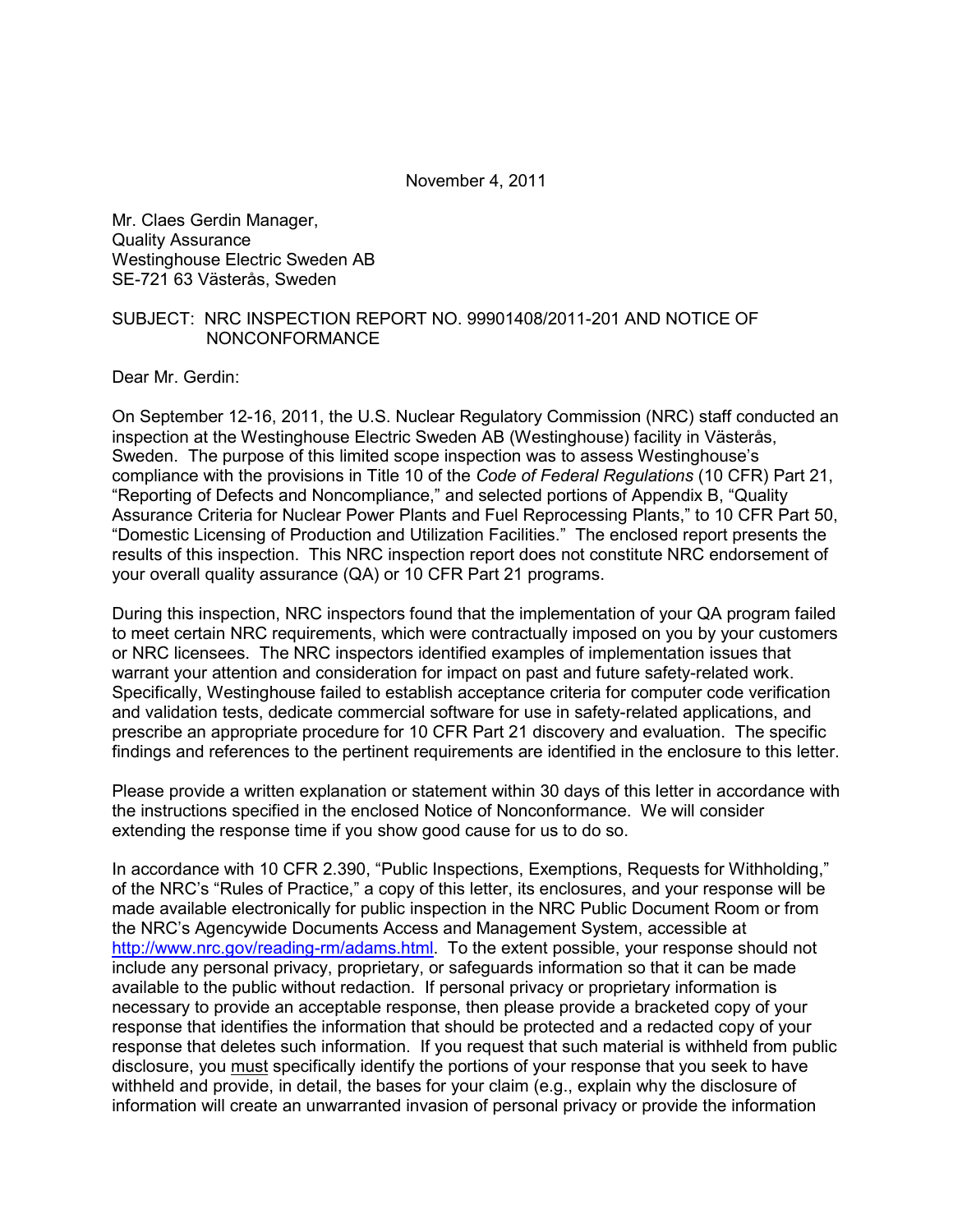C. Gerdin - 2 -

required by 10 CFR 2.390(b) to support a request for withholding confidential commercial or financial information). If Safeguards Information is necessary to provide an acceptable response, please provide the level of protection described in 10 CFR 73.21, "Protection of Safeguards Information: Performance Requirements."

Sincerely,

*/RA/* 

 Richard A. Rasmussen, Chief Quality and Vendor Branch 2 Division of Construction Inspection & Operational Programs Office of New Reactors

Docket No. 99901408

Enclosures:

- 1. Notice of Nonconformance
- 2. Inspection Report No. 99901408/2011-201 and Attachment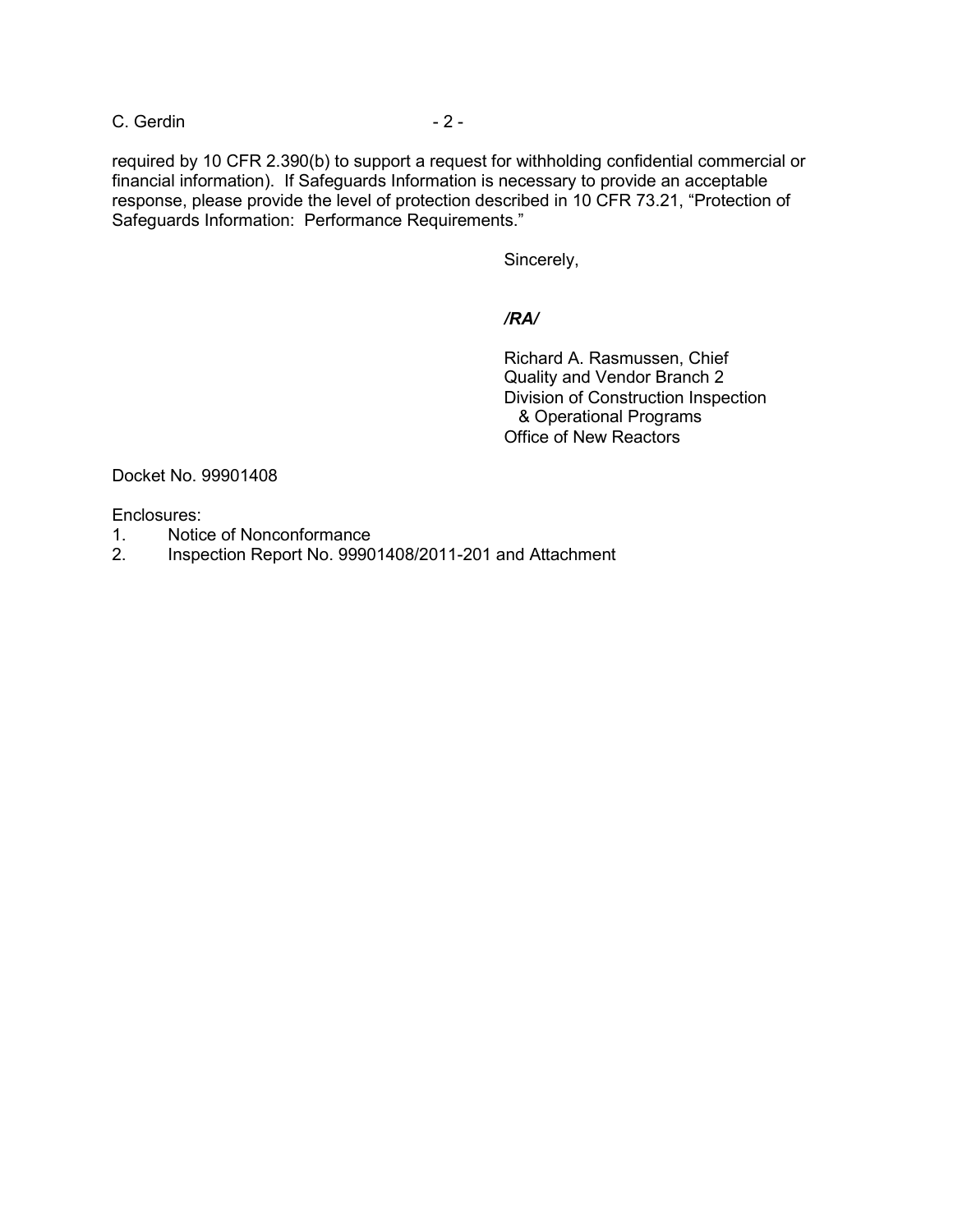C. Gerdin - 2 -

required by 10 CFR 2.390(b) to support a request for withholding confidential commercial or financial information). If Safeguards Information is necessary to provide an acceptable response, please provide the level of protection described in 10 CFR 73.21, "Protection of Safeguards Information: Performance Requirements."

Sincerely,

*/RA/* 

 Richard A. Rasmussen, Chief Quality and Vendor Branch 2 Division of Construction Inspection & Operational Programs Office of New Reactors

Docket No. 99901408

Enclosures:

- 1. Notice of Nonconformance
- 2. Inspection Report No. 99901408/2011-201 and Attachment

|                                  | <b>DISTRIBUTION:</b><br>RidsNroDcipCQVA<br>KKavanagh |     | RidsNroDcipCQVB<br><b>TSakadales</b> | <b>RidsNrrDeEQVB</b><br>EHuang  |               | RidsNroDcip JDonoghue<br>gerdinci@westinghouse.com |        |  |
|----------------------------------|------------------------------------------------------|-----|--------------------------------------|---------------------------------|---------------|----------------------------------------------------|--------|--|
| ADAMS Accession No.: ML11300A148 |                                                      |     |                                      | *concurred via email<br>NRO-001 |               |                                                    |        |  |
| FICE.                            | NRO/DCIP/CQVB                                        | QTE | NRO/DRSA/SRSB                        | NRO/DRSA/SRSB                   | NRO/DCIP/CQVB | NRO/DCIP/CAEB                                      | NRO/DC |  |

| OFFICE      | NRO/DCIP/CQVB | QTE         | NRO/DRSA/SRSB  | NRO/DRSA/SRSB  | NRO/DCIP/CQVB | NRO/DCIP/CAEB | NRO/DCIP/CQVB |
|-------------|---------------|-------------|----------------|----------------|---------------|---------------|---------------|
| <b>NAME</b> | GNewman       | JDougherty* | <b>GThomas</b> | <b>JGilmer</b> | RMcIntyre     | TFrye         | RRasmussen    |
| <b>DATE</b> | 11/03/2011    | 10/25/11    | 11/03/2011     | 11/03/2011     | 11/02/2011    | 11/03/2011    | 11/04/2011    |

**OFFICIAL RECORD COPY**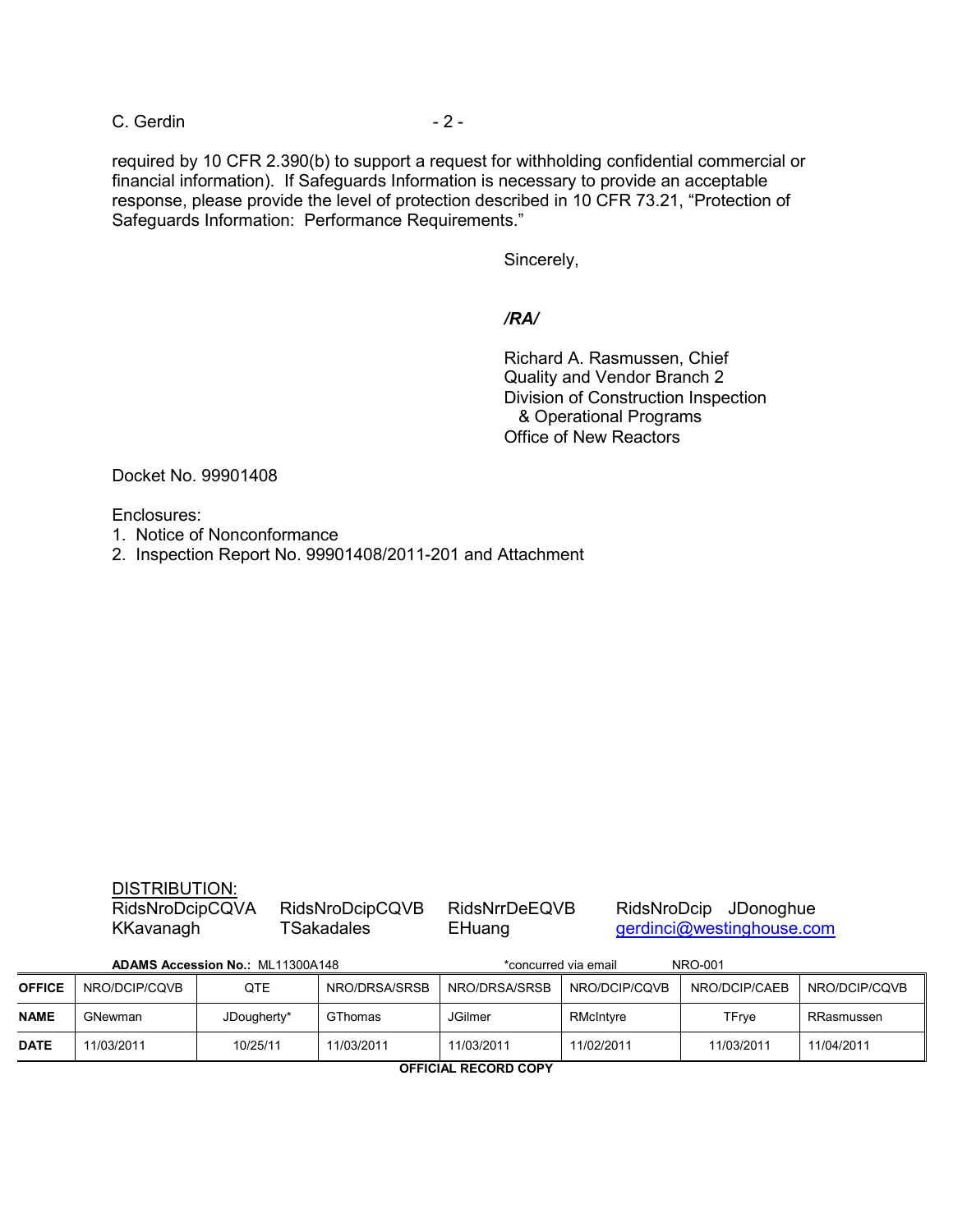## **NOTICE OF NONCONFORMANCE**

Westinghouse Electric Sweden AB Docket No.: 99901408<br>Västerås. Sweden No.: Inspection Report No.:

Inspection Report No.: 99901408/2011-201

Based on the results of a U.S. Nuclear Regulatory Commission (NRC) inspection conducted at the Westinghouse Electric Sweden AB (Westinghouse) facility in Västerås, Sweden, on September 12–16, 2011, certain activities were not conducted in accordance with NRC requirements, which were contractually imposed on Westinghouse by its customers or NRC licensees:

A. Criterion V, "Instructions, Procedures, and Drawings," of Appendix B, "Quality Assurance Criteria for Nuclear Power Plants and Fuel Reprocessing Plants," to Title 10 of the *Code of Federal Regulations* (10 CFR) Part 50, "Domestic Licensing of Production and Utilization Facilities," states, in part, that "activities affecting quality shall be prescribed by documented instructions, procedures, or drawings, of a type appropriate to the circumstances and shall be accomplished in accordance with these instructions, procedures, or drawings."

10 CFR 21.3, "Definitions," to 10 CFR Part 21, "Reporting of Defects and Failures to Comply," states, in part, that "*Discovery* means the completion of the documentation first identifying the existence of a deviation or failure to comply potentially associated with a substantial safety hazard within the evaluation procedures discussed in § 21.21(a)."

10 CFR 21.21(a)(1) states, in part, to "evaluate deviations and failures to comply to identify defects and failures to comply associated with substantial safety hazards as soon as practicable, and, except as provided in paragraph (a)(2) of this section, in all cases within 60 days of discovery, in order to identify a reportable defect or failure to comply that could create a substantial safety hazard, were it to remain uncorrected."

Westinghouse Engineering Services Procedure (ES) 21.1, "WEC 21.0 Level 3 Implementation Procedure," Revision 1, dated December 6, 2010, states, in part, that "this Level 3 procedure implements the requirements of Westinghouse Policy/Procedure WEC 21, Revision 6, 'Identification and Reporting of Conditions Adverse to Safety,' and that once a potential condition adverse to safety arises, the condition is identified, documented, and assessed to determine if an actual condition adverse to safety exists."

Contrary to the above, as of September 16, 2011, Westinghouse failed to prescribe an appropriate procedure to ensure the timely identification and evaluation of deviations and failures to comply that could create a substantial safety hazard. Specifically, ES 21.1 includes a 30-day discovery phase evaluation timeframe that may be extended for 2 weeks at a time, thus inappropriately delaying discovery and initiation of the evaluation required by 21.21(a)(1).

This issue has been identified as Nonconformance 99901408/2011-201-01.

B. Criterion III, "Design Control," of Appendix B to 10 CFR Part 50 states, in part, that "applicable regulatory requirements and the design basis…are correctly translated into specifications, drawings, procedures, and instructions." It also states that "measures shall be established for the selection and review for suitability of application of materials,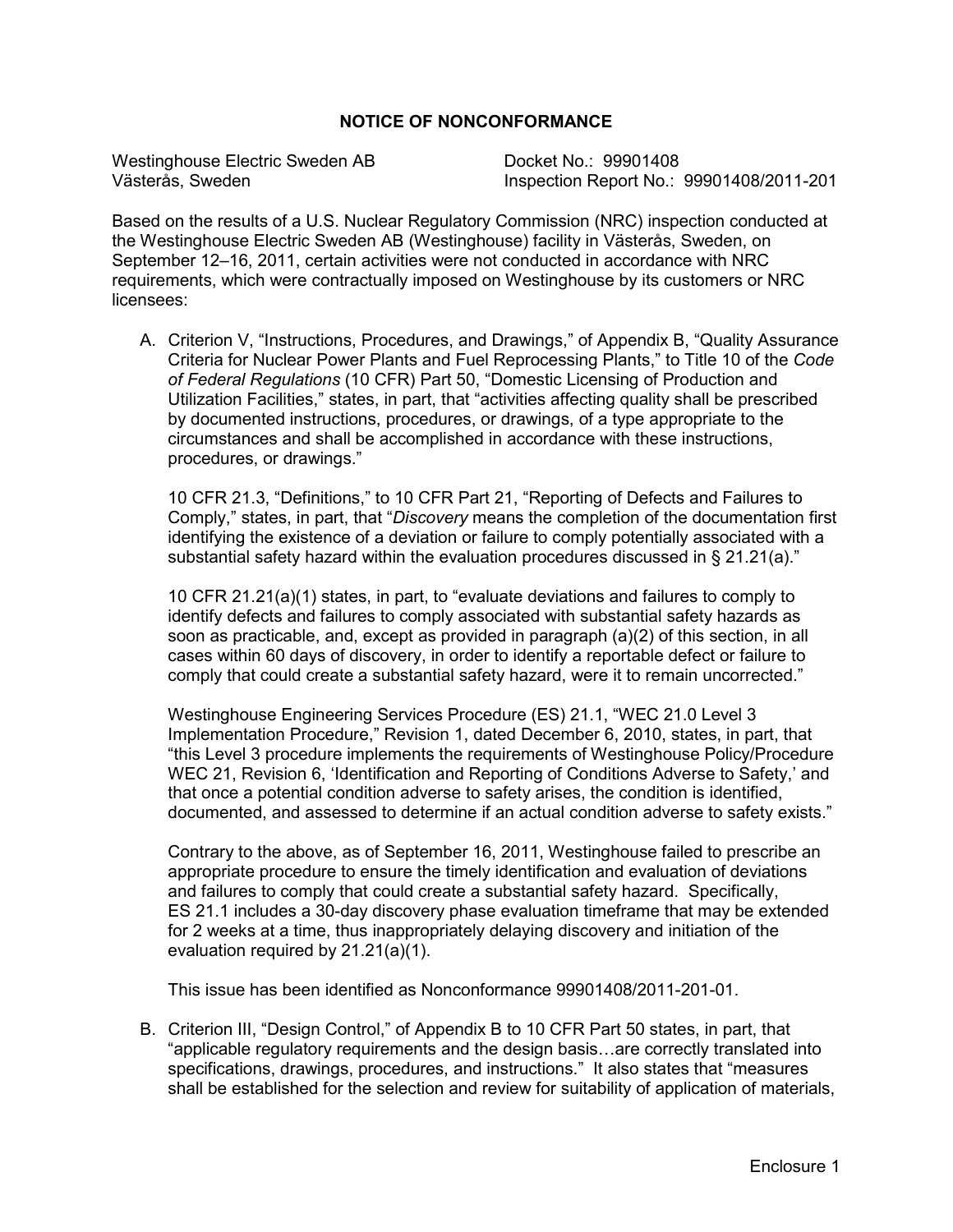parts, equipment, and processes that are essential to the safety-related functions of the structures, systems, and components."

10 CFR 21.3 defines "Dedication," in part, as "an acceptance process undertaken to provide reasonable assurance that a commercial grade item to be used as a basic component will perform its intended safety function and, in this respect, is deemed equivalent to an item designed and manufactured under a 10 CFR Part 50, appendix B, quality assurance program. This assurance is achieved by identifying the critical characteristics of the item and verifying their acceptability by inspections, tests, or analysis performed by the purchaser or third-party dedicating entity."

Criterion V of Appendix B to 10 CFR Part 50 states, in part, that "activities affecting quality shall be prescribed by documented instructions, procedures, or drawings, of a type appropriate to the circumstances and shall be accomplished in accordance with these instructions, procedures, or drawings."

"Westinghouse Quality Management System (QMS)," Section 4.3.9, "Commercial-Grade Items," Revision 6, dated April 8, 2011, states that "commercial-grade items, items not originally intended for safety-related applications, are subjected to a dedication process that is defined and authorized by the engineering organization in accordance with procedures that meet the requirements of the governing regulatory agency, before the items are supplied for safety-related applications."

Westinghouse Policy / Procedure (WEC) 7.2, "Dedication of Commercial Grade Items," Section 6.1, Revision 1, dated August 3, 2009, states that "Engineering is responsible for determining the safety-related function of the item, identifying both the critical characteristics of design and acceptance of the item, and identifying the dedication method(s) to be used to verify the critical characteristics of acceptance."

Contrary to the above, as of September 16, 2011, Westinghouse failed to appropriately dedicate commercially procured software in accordance with WEC 7.2. Specifically, Westinghouse did not conduct a technical evaluation to identify safety function, critical characteristics, and acceptance methods for a commercially procured version of the ANSYS finite-element analysis software.

This issue has been identified as Nonconformance 99901408/2011-201-02.

C. Criterion XI, "Test Control," of Appendix B to 10 CFR Part 50 states, in part, that "a test program shall be established to assure that all testing required to demonstrate that structures, systems, and components will perform satisfactorily in service is identified and performed in accordance with written test procedures which incorporate the requirements and acceptance limits contained in applicable design documents."

 Criterion V of Appendix B to 10 CFR Part 50 states, in part, that "activities affecting quality shall be prescribed by documented instructions, procedures, or drawings, of a type appropriate to the circumstances and shall be accomplished in accordance with these instructions, procedures, or drawings."

 EP-310, "Computer Software Development and Maintenance," Section 9.1.5, Revision 25, dated March 14, 2011, states that "a Test Plan shall be developed, documented and reviewed. The plan shall specify…[a] description of the Test Cases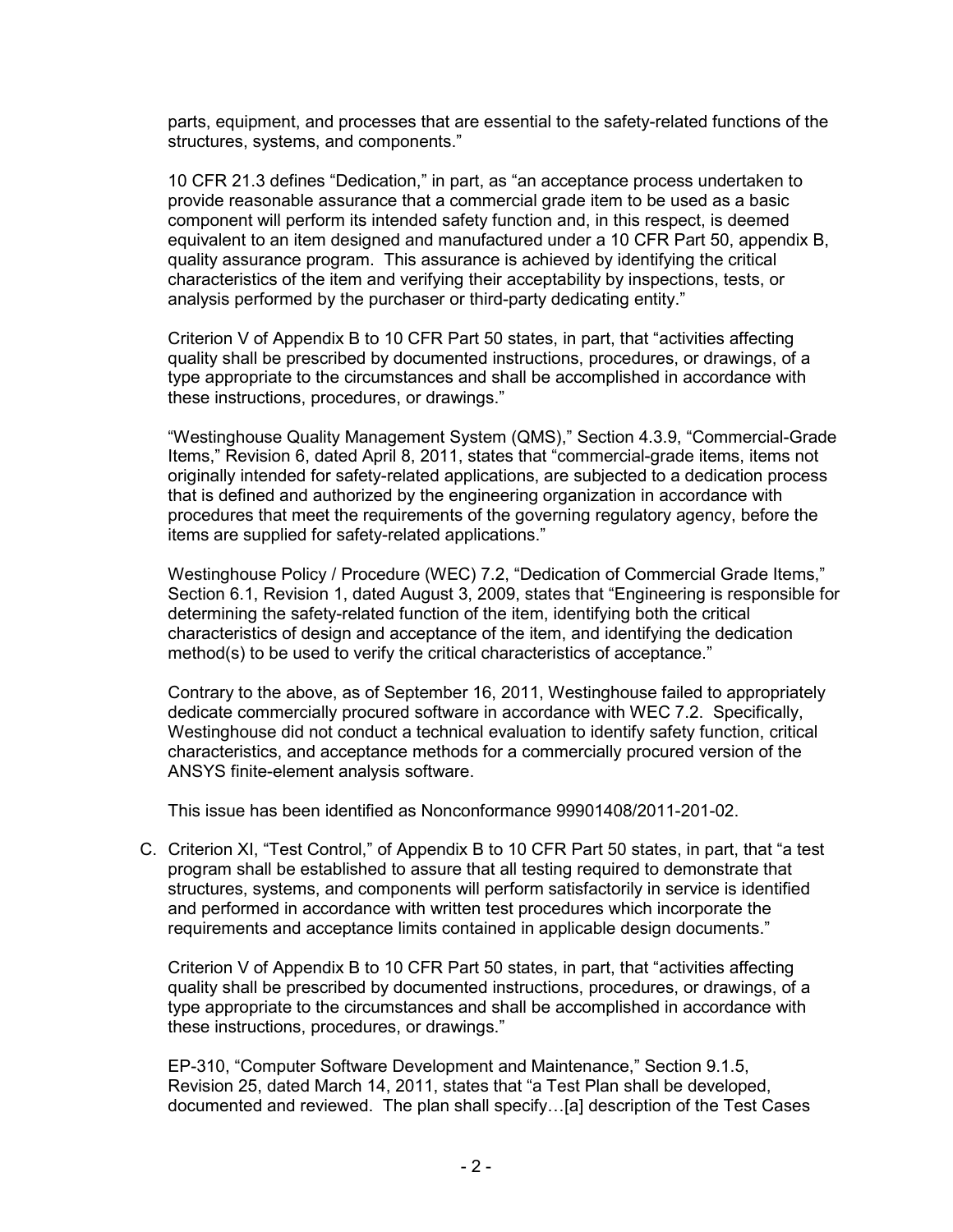which are to be used in the testing, including items to be tested, the Test Cases to be performed, test sequences, and acceptance criteria."

Contrary to the above, as of September 16, 2011, Westinghouse failed to specify and document acceptance criteria. Specifically, Westinghouse failed to identify acceptance criteria in test plans for computer software verification and validation tests supporting changes to the BISON and POLCA-T evaluation models in documents SET 10-165, "WCAP-17202-P, Supplement 4 to BISON Topical Report RPA 90-90-P-A, June 2010," and SET 09-248, "POLCA-T Qualification Against Peach Bottom 2 EOC 2 Turbine Trip Tests 1 and 2."

This issue has been identified as Nonconformance 99901408/2011-201-03.

Please provide a written statement or explanation to the U.S. Nuclear Regulatory Commission, ATTN: Document Control Desk, Washington, DC 20555-0001, with a copy to the Chief, Quality and Vendor Branch 2, Division of Construction Inspection and Operational Programs, Office of New Reactors, within 30 days of the date of the letter transmitting this Notice of Nonconformance. This reply should be clearly marked as a "Reply to a Notice of Nonconformance" and should include for each noncompliance (1) the reason for the noncompliance or, if contested, the basis for disputing the noncompliance, (2) the corrective steps that have been taken and the results achieved, (3) the corrective steps that will be taken to avoid noncompliance, and (4) the date when the corrective action will be completed. Where good cause is shown, the NRC will consider extending the response time.

Because your response will be made available electronically for public inspection in the NRC Public Document Room or from the NRC's Agencywide Documents Access and Management System, which is accessible from the NRC Web site at http://www.nrc.gov/readingrm/adams.html, to the extent possible, it should not include any personal privacy, proprietary, or safeguards information so that it can be made available to the public without redaction. If personal privacy or proprietary information is necessary to provide an acceptable response, then please provide a bracketed copy of your response that identifies the information that should be protected and a redacted copy of your response that deletes such information. If you request that such material be withheld, you must specifically identify the portions of your response that you seek to have withheld and provide, in detail, the bases for your claim of withholding (e.g., explain why the disclosure of information will create an unwarranted invasion of personal privacy or provide the information required by 10 CFR 2.390(b) to support a request for withholding confidential commercial or financial information). If Safeguards Information is necessary to provide an acceptable response, please provide the level of protection described in 10 CFR 73.21, "Protection of Safeguards Information: Performance Requirements."

Dated this  $4<sup>th</sup>$  day of November, 2011.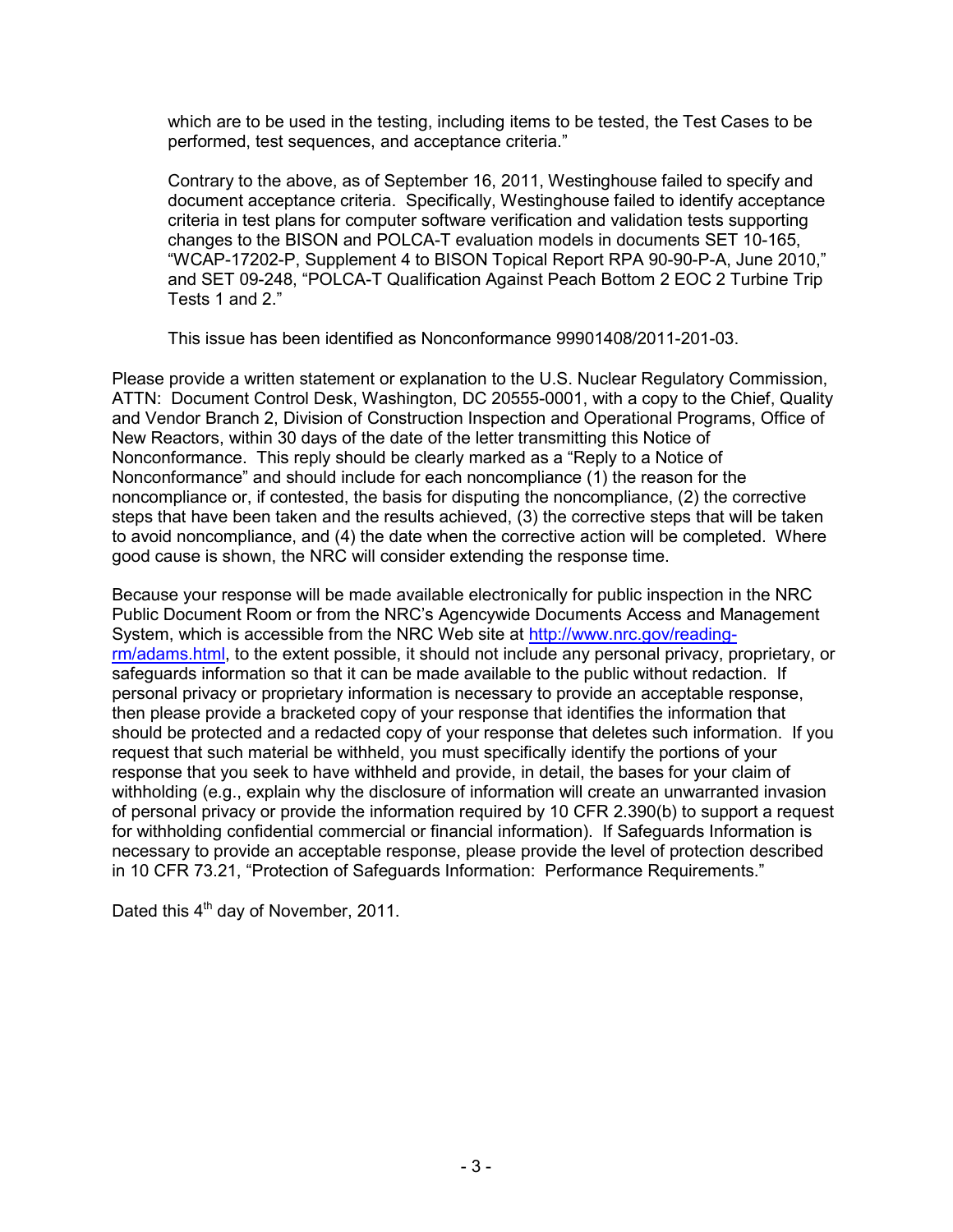## **U.S. NUCLEAR REGULATORY COMMISSION OFFICE OF NEW REACTORS DIVISION OF CONSTRUCTION INSPECTION AND OPERATIONAL PROGRAMS VENDOR INSPECTION REPORT**

| Docket No.:                       | 99901408                                                                                                                                                                                                                                                                                                                                                                                                                                 |                                                                                                                                     |  |  |
|-----------------------------------|------------------------------------------------------------------------------------------------------------------------------------------------------------------------------------------------------------------------------------------------------------------------------------------------------------------------------------------------------------------------------------------------------------------------------------------|-------------------------------------------------------------------------------------------------------------------------------------|--|--|
| Report No.:                       | 99901408/2011-201                                                                                                                                                                                                                                                                                                                                                                                                                        |                                                                                                                                     |  |  |
| Vendor:                           | Westinghouse Electric Sweden AB<br>SE-721 63 Västerås, Sweden                                                                                                                                                                                                                                                                                                                                                                            |                                                                                                                                     |  |  |
| <b>Vendor Contact:</b>            | Mr. Claes Gerdin<br><b>Quality Assurance Manager</b><br>Telephone:<br>E-mail:                                                                                                                                                                                                                                                                                                                                                            |                                                                                                                                     |  |  |
| <b>Nuclear Industry Activity:</b> | Westinghouse Electric Sweden (Westinghouse), located in<br>Västerås, Sweden, designs and manufactures fuel assemblies for<br>new and operating pressurized-water reactors and boiling-water<br>reactors (BWRs). Westinghouse develops and maintains the<br>GOBLIN, BISON, and POLCA-T computer evaluation models. The<br>South Texas Project and Westinghouse have submitted topical<br>reports supporting BWR and advanced BWR designs. |                                                                                                                                     |  |  |
| <b>Inspection Dates:</b>          | September 12-16, 2011                                                                                                                                                                                                                                                                                                                                                                                                                    |                                                                                                                                     |  |  |
| Inspectors:                       | <b>Richard McIntyre</b><br><b>Garrett Newman</b><br>James Gilmer<br>George Thomas<br>Mohsen Khatib-Rahbar                                                                                                                                                                                                                                                                                                                                | CQVB/DCIP/NRO, Team Leader<br><b>CQVB/DCIP/NRO</b><br>SRSB/DSRA/NRO, TechSpecialist<br>SRSB/DSRA/NRO, Tech Specialist<br>Contractor |  |  |
| Approved by:                      | Richard Rasmussen, Chief<br>Quality and Vendor Branch 2<br>Division of Construction Inspection<br>& Operational Programs<br><b>Office of New Reactors</b>                                                                                                                                                                                                                                                                                |                                                                                                                                     |  |  |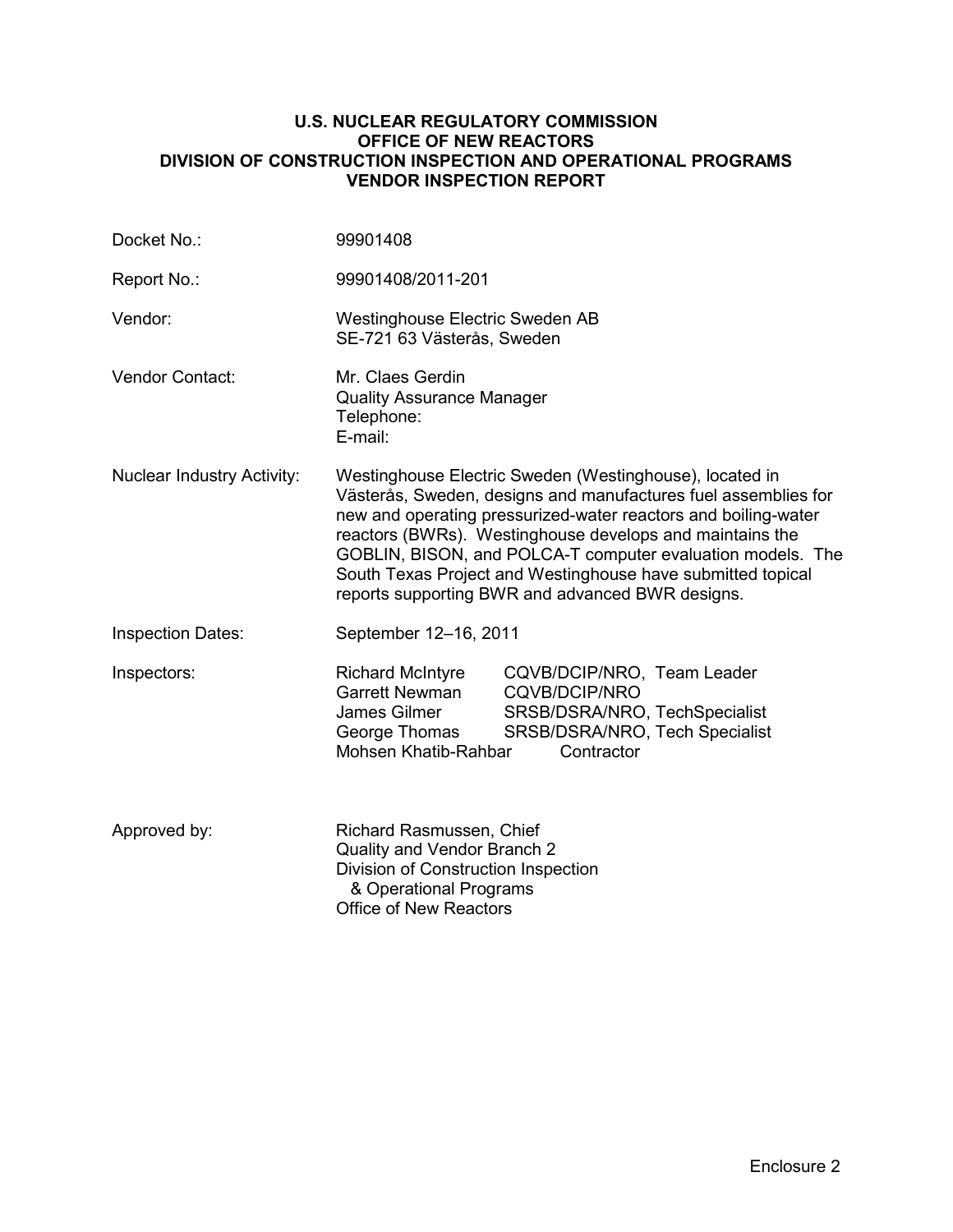# **EXECUTIVE SUMMARY**

#### Westinghouse Electric Sweden AB 99901408/2011-201

The U.S. Nuclear Regulatory Commission (NRC) conducted this inspection to verify that Westinghouse Electric Sweden AB (Westinghouse), implemented an adequate quality assurance (QA) program that complied with the requirements in Appendix B, "Quality Assurance Criteria for Nuclear Power Plants and Fuel Reprocessing Plants," to Title 10 of the *Code of Federal Regulations* (10 CFR) Part 50, "Domestic Licensing of Production and Utilization Facilities." The inspection also verified that Westinghouse implemented a program under 10 CFR Part 21, "Reporting of Defects and Noncompliance," that meets the NRC's regulatory requirements. The inspectors conducted the inspection at the Westinghouse Lunda offices in Västerås, Sweden, on September 12–16, 2011.

The following regulations served as the bases for the NRC inspection:

- Appendix B to 10 CFR Part 50
- 10 CFR Part 21

The inspectors implemented Inspection Procedure (IP) 43002, "Routine Inspections of Nuclear Vendors," dated April 25, 2011; and IP 36100, "Inspection of 10 CFR Part 21 and 10 CFR 50.55(e) Programs for Reporting Defects and Noncompliance," dated April 25, 2011, during the conduct of this inspection.

The NRC had not previously performed any inspections at the Westinghouse facility in Västerås, Sweden.

The results of this inspection are summarized below.

#### 10 CFR Part 21

With the exception of the issuance of Nonconformance 99901408/2011-201-01 for Westinghouse's failure to prescribe an appropriate procedure for 10 CFR Part 21 discovery and evaluation, the NRC inspectors determined that Westinghouse appropriately translated the requirements in 10 CFR Part 21 into implementing procedures and, for those activities reviewed by the inspectors, implemented them as required by Westinghouse procedures.

#### Computer Software Design and Testing

With the exception of the issuance of Nonconformance 99901408/2011-201-02 for Westinghouse's failure to dedicate commercial software for safety-related use, and Nonconformance 99901408/2011-201-03 for Westinghouse's failure to establish acceptance criteria for computer software verification and validation tests, the NRC inspectors determined that the implementation of the Westinghouse program for test control was consistent with the regulatory requirements in Criterion III, "Design Control," and Criterion XI, "Test Control," of Appendix B to 10 CFR Part 50. As part of corrective action for Nonconformance 99901408/2011-201-03, the NRC expects that Westinghouse would evaluate the examples and document the basis for acceptance. Additionally, Westinghouse should determine if other instances exist where acceptance criteria were not included in computer software testing documentation and take similar corrective action as appropriate.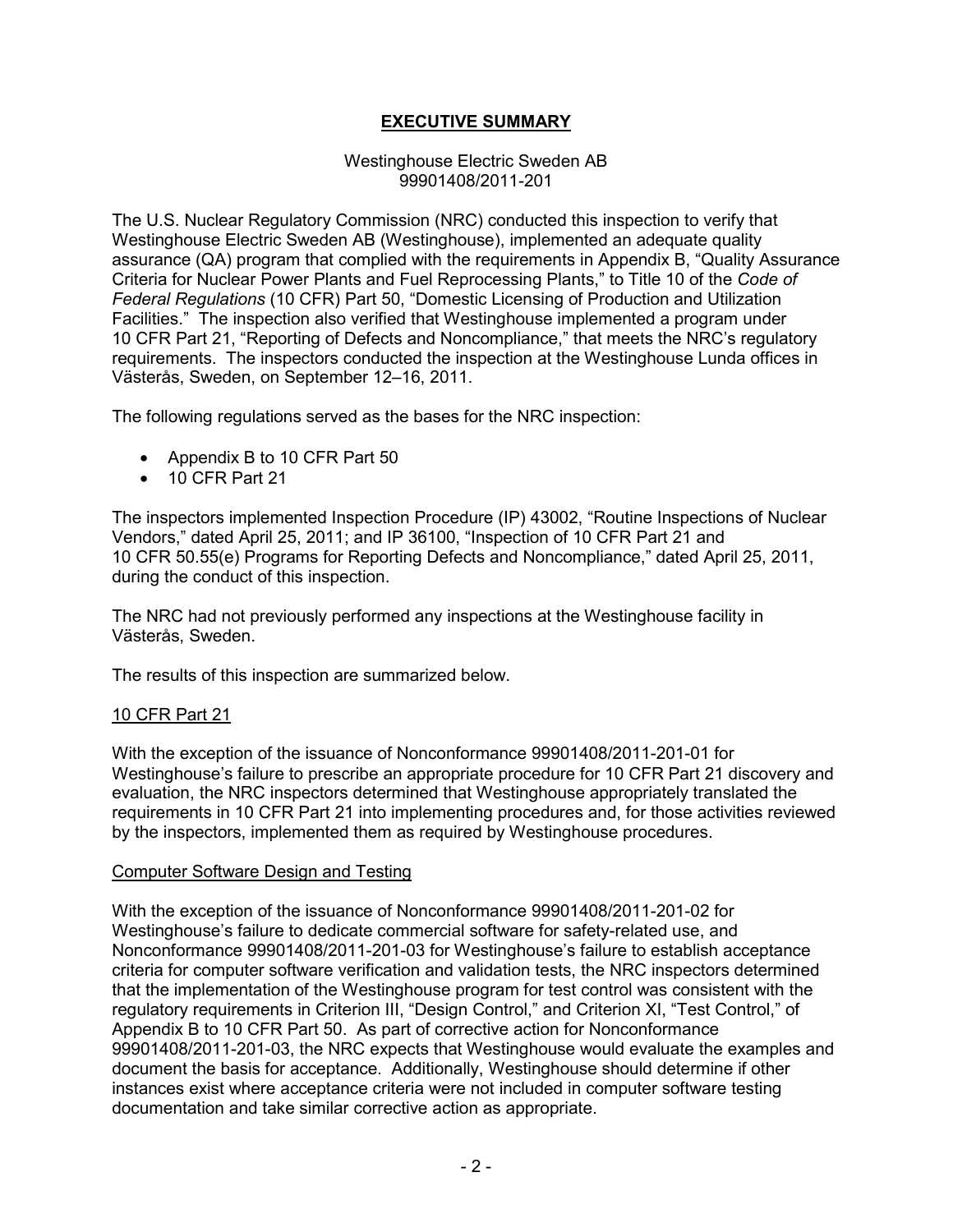## Corrective Actions

The NRC inspectors determined that the implementation of the Westinghouse corrective action program was consistent with the regulatory requirements in Criterion XVI, "Corrective Action," of Appendix B to 10 CFR Part 50. Based on the limited sample of documents reviewed and on observation of corrective action program activities, the inspectors also determined that Westinghouse is effectively implementing its quality management system and the associated corrective action procedures. No findings of significance were identified.

## Audits

The NRC inspectors determined that the implementation of the Westinghouse corrective action program was consistent with the regulatory requirements in Criterion XVIII, "Audits," of Appendix B to 10 CFR Part 50. Based on the limited sample of audit reports reviewed, the inspectors also determined that Westinghouse is effectively implementing its quality management system and the associated internal audit procedures. No findings of significance were identified.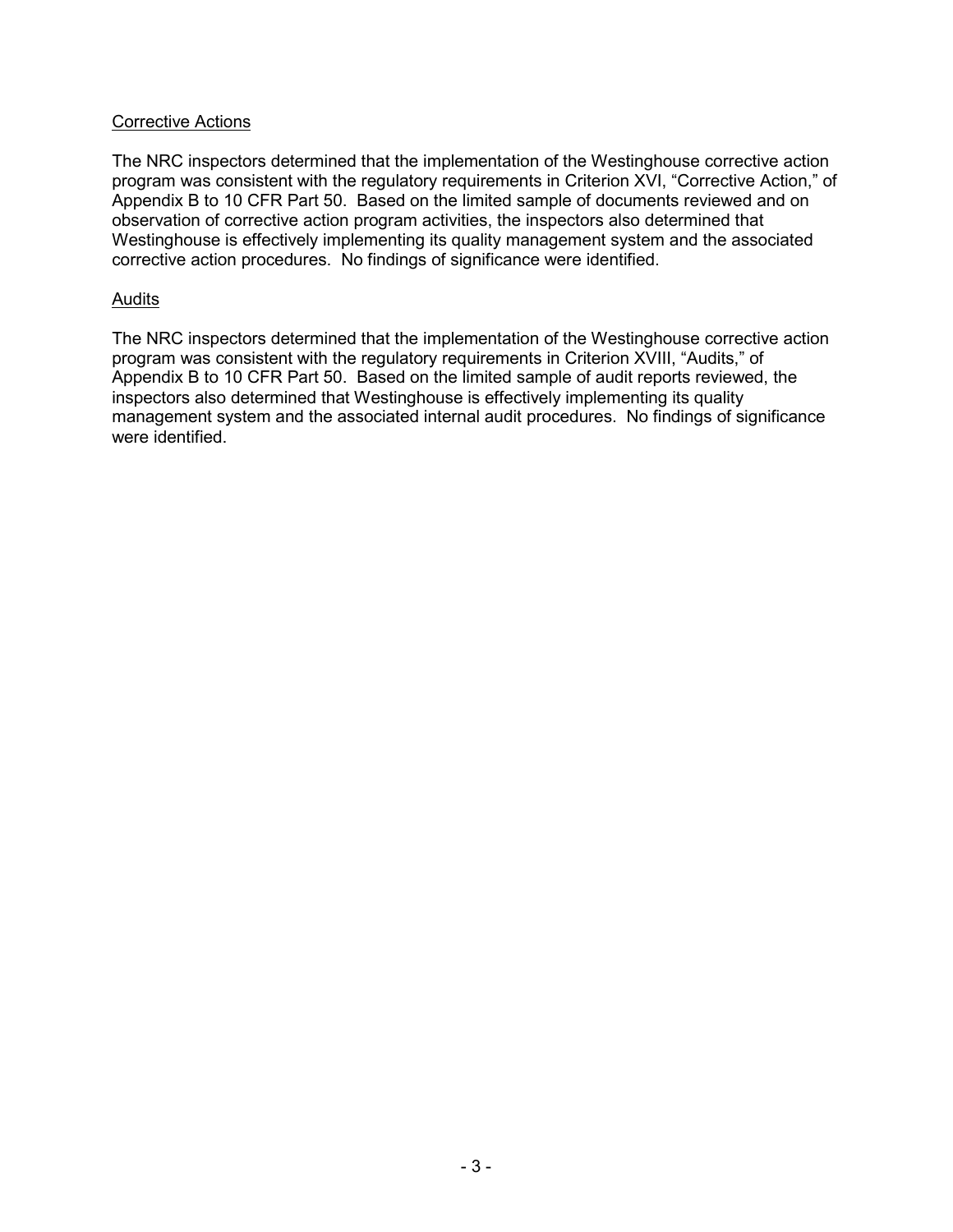# 1. 10 CFR Part 21 Program

## a. Inspection Scope

The inspectors reviewed the policies and implementing procedures that govern the Westinghouse Electric Sweden AB (Westinghouse), program under Title 10 of the *Code of Federal Regulations* (10 CFR) Part 21, "Reporting of Defects and Noncompliance," to verify its compliance with the U.S. Nuclear Regulatory Commission's (NRC's) regulatory requirements. The inspectors also reviewed the Westinghouse procedures that govern corrective action and the control and correction of nonconforming items to verify an adequate link to the 10 CFR Part 21 process. The attachment to this inspection report lists the documents reviewed by the inspectors.

## b. Observations and Findings

## b.1 Policies and Procedures

The NRC inspection team reviewed the Westinghouse policies and procedures for implementation of the 10 CFR Part 21 program to evaluate their conformance with the regulation. The Westinghouse QMS describes the policy for the 10 CFR Part 21 program. To implement the program, Westinghouse implements a number of procedures, which vary by organization and location. The NRC inspection team's review of applicable procedures to the Västerås, Sweden, location is described below.

The NRC inspection team reviewed the "Westinghouse Quality Management System (QMS)," Revision 6, dated April 8, 2011, and Westinghouse Policy / Procedure (WEC) 21.0,"Identification and Reporting of Conditions Adverse to Safety," Revision 6, dated August 3, 2009, to verify that Westinghouse had effectively implemented the requirements in 10 CFR 21.21(a)(1). Specifically, the NRC inspection team assessed Westinghouse's procedures for evaluating deviations and failures to comply associated with substantial safety hazards and the appropriateness of associated timelines for evaluation and reporting identified in 10 CFR Part 21. In addition, the NRC inspection team verified that Westinghouse's corrective action program provides a link to the 10 CFR Part 21 program. Westinghouse's 10 CFR Part 21 procedures also implemented the requirements in 10 CFR 21.21(d) in regard to directors or responsible officers notifying the NRC of identified defects or failures to comply associated with substantial safety hazards.

The NRC inspection team reviewed WEC 21.0, Westinghouse's corporate procedure used to implement the requirements of 10 CFR Part 21 for the evaluation and reporting of defects and failures to comply. The procedure includes definitions; organizational responsibilities; flow diagrams for identification, evaluation, and reporting of potential conditions adverse to safety; and posting provisions. WEC 21.0 defines a potential condition adverse to safety, in part, as "the potential existence of any…safety-related Deviation, Failure to Comply, Nonconformance." WEC 21.0 states that discovery occurs when a potential issue is opened after the evaluation of a potential condition adverse to safety.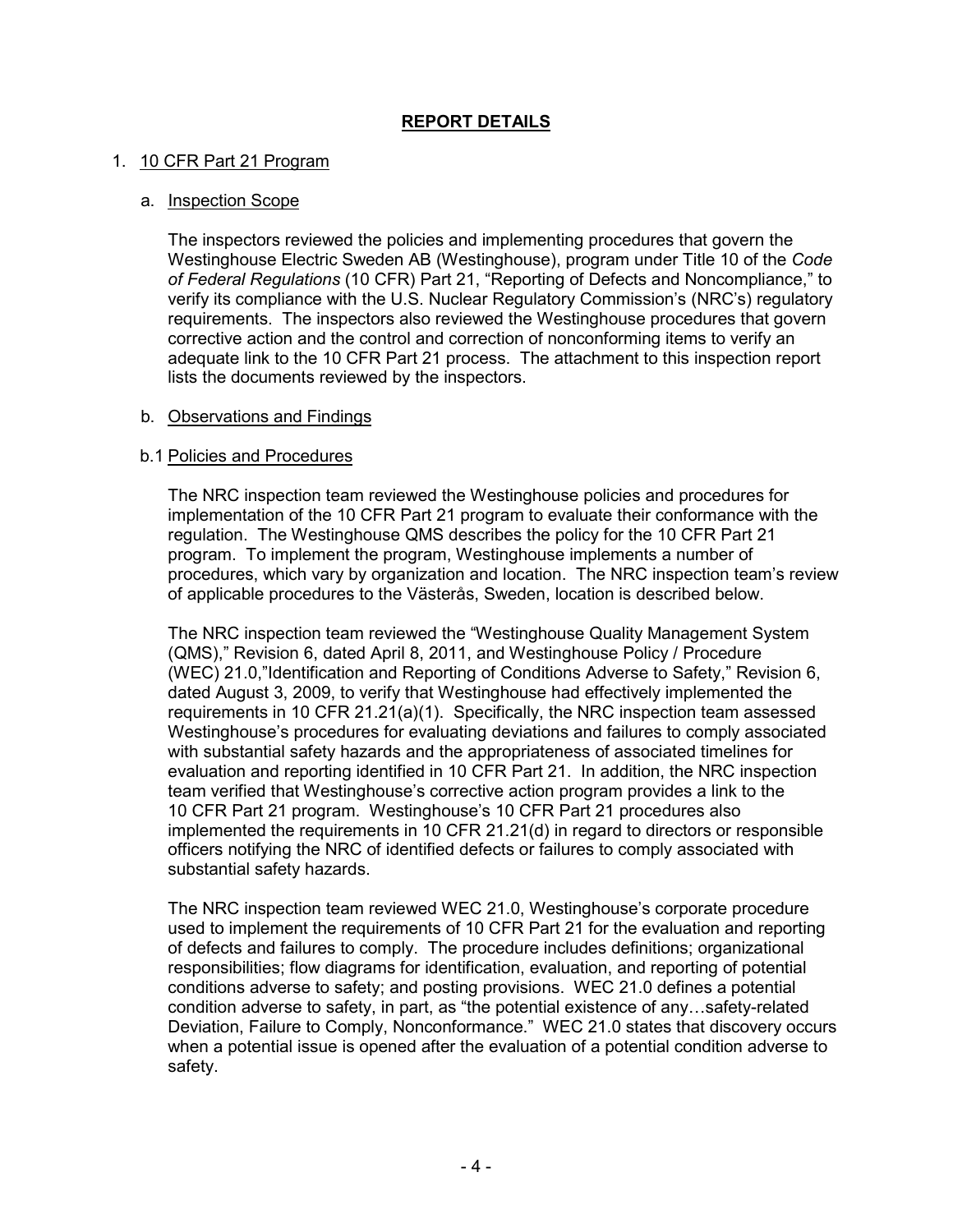The NRC inspection team reviewed Engineering Services Procedure (ES) 21.1, "WEC 21.0 Level 3 Implementation Procedure," Revision 1, dated December 6, 2010, which is the procedure Westinghouse uses to implement the 10 CFR Part 21 program. ES-21.1 describes in further detail the discovery phase mentioned above. The ES-21.1 discovery phase includes a 30-day evaluation period that may be extended for an additional 2 weeks at a time with management approval. During this discovery phase, Westinghouse determines whether or not a condition is a deviation. The formal 60-day, 10 CFR Part 21 evaluation process does not commence until this discovery phase completes. The NRC inspection team determined that the potential for extensions to the discovery phase was inadequate to ensure the timely identification and evaluation of deviations and failures to comply that could create a substantial safety hazard and was therefore not adequate to consistently implement 10 CFR Part 21. For the case of Westinghouse Electric Sweden AB, the NRC inspection team did not find any cases where this extension was utilized. The NRC inspection team identified this finding as Nonconformance 99901408/2011-201-01.

The NRC inspection team also reviewed Westinghouse Instruktion – Procedure (WSE) 14.7, "Rapportering av defekter och avvidikelser i levererade produkter [Report of defects and noncompliances in delivered products] (10 CFR 21)," Revision 2, dated September 9, 2011, a Sweden-specific procedure that Westinghouse uses to implement the 10 CFR Part 21 program consistent with WEC 21.0. The procedure's scope states that "evaluation that is performed for deliveries to the U.S. shall be completed in conjunction with the Safety Committee, described in procedure WEC 21.0." WSE 14.7 describes the postings and posting locations to satisfy 10 CFR 21.6, "Posting Requirements," at the various Västerås facilities. The NRC inspection team noted that WSE 14.7 also contained a flowchart of the 10 CFR Part 21 program as well as customer and non-US regulatory requirements. The NRC inspection team observed that while the flowchart is not a requirement of Part 21, it did contain conflicting information for evaluation and reporting responsibilities for U.S. and non-U.S. customers. Westinghouse committed to revise the flowchart to clearly represent the differences for U.S. and non-U.S. customers.

The NRC inspection team reviewed WEC 16.2, "Westinghouse Corrective Action Process," Revision 3, dated August 1, 2011, relating to the corrective action program, and Fuel Engineering Procedure (EP) 116, "Issue Reporting," Revision 16, dated March 14, 2011, relating to technology error reports, to verify that there was an appropriate link between the Part 21 program and corrective action process. The NRC inspection team verified that each of these procedures provide adequate guidance for evaluating deficiencies, as appropriate, for 10 CFR Part 21 applicability. In addition, the NRC inspection team reviewed numerous corrective action reports and software and technology issue (STI) reports to verify that they were appropriately considered for evaluation.

# b.2 10 CFR Part 21 Program Implementation

The NRC inspection team reviewed the Westinghouse 10 CFR Part 21 evaluation process and determined that once an item is identified as requiring an evaluation for reportability under 10 CFR Part 21, Westinghouse Cranberry Township (Westinghouse headquarters) is automatically notified of the issue. The remaining 10 CFR Part 21 evaluation and reporting activities are performed by Westinghouse Cranberry Township with technical support, as applicable, from Westinghouse Electric Sweden in Västerås.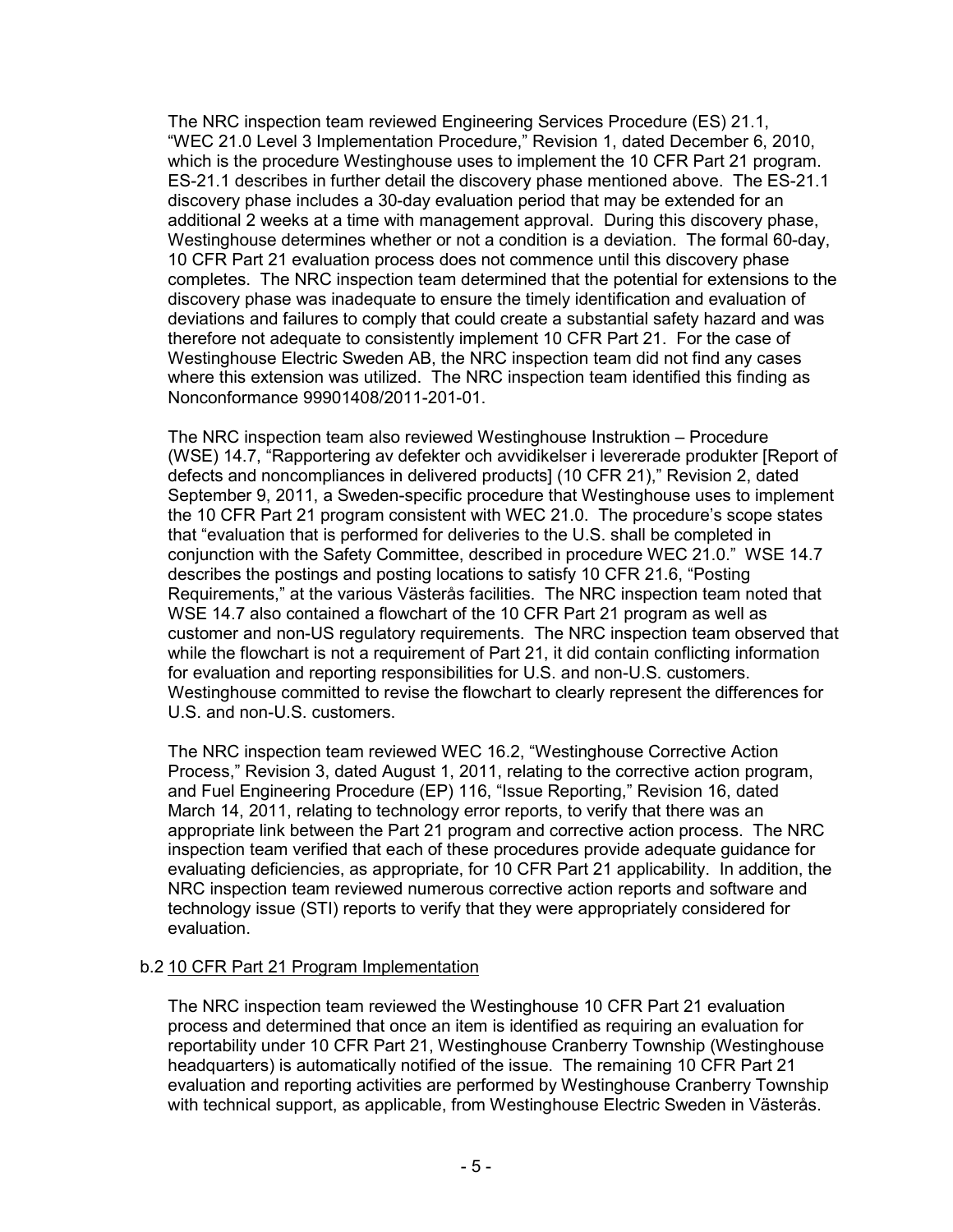The NRC inspection team reviewed a number of issue reports (IRs) that were identified as requiring an evaluation for 10 CFR Part 21 reportability and verified that the evaluation and determination, as documented in the applicable IRs, appeared to be reasonable and consistent with the requirements of 10 CFR Part 21.

The inspectors observed that Westinghouse maintained the postings in its facility locations noted in WSE 14.7 to satisfy the posting requirements in 10 CFR 21.6. The posting included a copy of Section 206 of the Energy Reorganization Act of 1974 and a notice describing the regulation and WSE 14.7, including the name of the individual to whom reports may be made.

To verify implementation of the 10 CFR Part 21 process outlined in WEC 21.0, the NRC inspectors requested copies of 10 CFR Part 21 records of evaluations and reports that Westinghouse had completed. Specifically, the NRC inspectors reviewed two Part 21 Evaluations conducted relative to computer code software related issues. The inspectors reviewed SEI10-092 revision 0, dated May 31, 2010, "10 CFR Evaluation of Incorrect Data for Part Length fuel rod from CM2/POLCA7 to STAV7," that was performed by Sweden and was based on CAPS report 10-1016-N001 related to a Westinghouse Software Issue Reports STI 13891and 13897. The conclusion of the evaluation by Westinghouse was that the event was not reportable under 10 CFR 21. The inspectors identified no issues relative to the Part 21 evaluations performed by Sweden. The inspectors also reviewed several Issue Reports (IRs) to verify that Westinghouse had appropriately screened the issue for determination that the issue did not represent a condition adverse to nuclear safety pursuant to the requirements of WEC 21.0. The inspectors also interviewed the Westinghouse Sweden Manager of Quality Programs and verified through review of initial indoctrination and training and recurring annual training records that Sweden was conducting 10 CFR Part 21 training as required by their recurring training procedure B- 41-1, "Recurring training of workshop staff."

# c. Conclusions

With the exception of the issuance of Nonconformance 99901408/2011-201-01 for Westinghouse's failure to prescribe an appropriate procedure for 10 CFR Part 21 discovery and evaluation, the NRC inspectors determined that Westinghouse appropriately translated the requirements in 10 CFR Part 21 into implementing procedures and, for those activities reviewed by the inspectors, implemented them as required by Westinghouse procedures. The inspectors also concluded that there are strong process requirements that link between the corrective action process and the Part 21 evaluation process when required.

# 2. Computer Software Design and Testing

# a. Inspection Scope

The inspectors reviewed the implementation of the Westinghouse design, design change, and test processes for computer software development. Specifically, the inspectors interviewed personnel and reviewed the policies and procedures that govern the implementation of the Westinghouse process to verify compliance with Criterion III, "Design Control," and Criterion XI, "Test Control," of Appendix B to 10 CFR Part 50. The inspectors reviewed completed design and test documentation for updates to the GOLBIN, BISON, and POLCA-T software evaluation models to determine whether the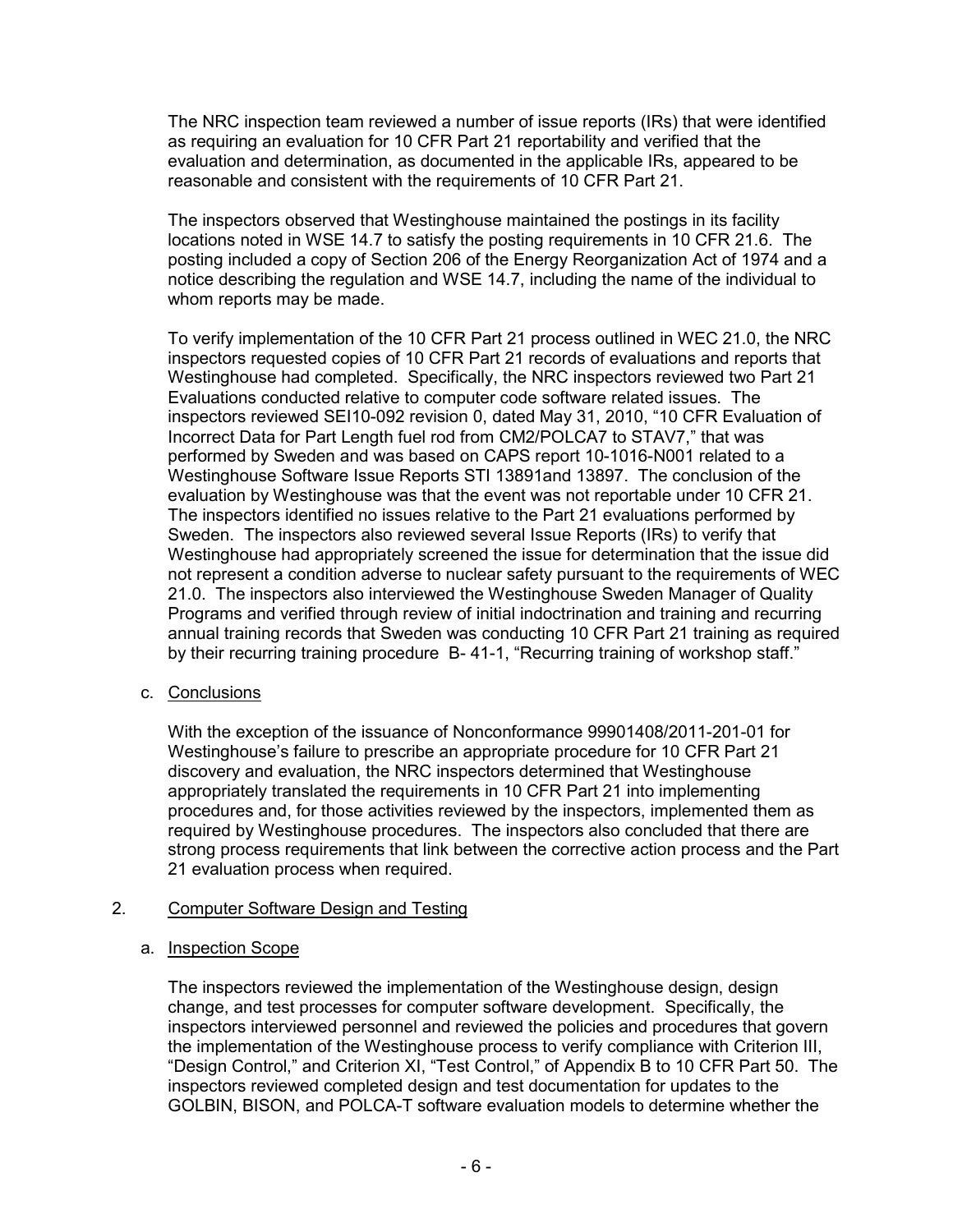tests were performed in accordance with the Westinghouse QMS. The attachment to this inspection report lists the documents reviewed by the inspectors.

#### b. Observations and Findings

## b.1 Policies and Procedures

The NRC inspection team reviewed the Westinghouse policies and procedures for implementation of computer software design and testing to evaluate their conformance with Criteria III and XI of Appendix B to 10 CFR Part 50. The Westinghouse QMS describes the policy for design and test control. Westinghouse implements a number of procedures to implement these processes. The NRC inspection team's review of applicable procedures is described below.

The NRC inspection team reviewed Section 4.2, "Design Control," of the Westinghouse QMS, which describes the requirements for the design process. It states that engineering organizations are responsible for developing, maintaining, and implementing procedures compliant with the QMS. The engineering organizations also establish design and document interfaces between organizations. Sections 4.2.3 through 4.2.6 describe the requirements for controlling design inputs, analyses, outputs, and verification. Section 4.2.7 requires that design changes be subject to the same review and approval as the original design. Section 4.2.9, "Computer Software," states that software developed as a safety-related product or used in the design of a safety-related structure, system, or component is controlled in accordance with American Society of Mechanical Engineers (ASME) NQA-1, "Quality Assurance Requirements for Nuclear Facility Applications"; specifically, Part I, Supplement 11S-2, "Supplementary Requirements for Computer Program Testing," and Part II, Subpart 2.7, "Quality Assurance Requirements of Computer Software for Nuclear Facility Applications."

The NRC inspection team reviewed EP-302, "Documentation and Verification of Design Analysis," Revision 33, dated March 14, 2011, which defines the procedural requirements for performing, documenting, and verifying design analyses and revisions to design analyses. The procedure requires that design information transmitted between groups or outside Westinghouse be verified and approved. EP-302 also requires that individuals or groups other than the original perform verification activities.

The NRC inspection team reviewed EP-310, "Computer Software Development and Maintenance," Revision 25, dated March 4, 2011, which defines the procedural requirements for overall computer software quality assurance. The procedure covers software design and development, verification and validation, maintenance, and control. EP-310 requires that software qualification documents define the limits of applicability of a program as well as pertinent assumptions. During the design process, functional requirements, design documentation, implementation, and testing are verified. At the completion of development, software is validated to ensure that it satisfies the functional requirements and produces correct results. A project management plan is created to capture the above requirements, establishing the design stages, design inputs, verification and validation requirements, and other requirements. For software testing, Section 9.1.5 requires a description of the test cases, including the acceptance criteria. The NRC inspection team noted that EP-310 mirrors the requirements of ASME NQA-1, Part I, Supplement IIS-2, and Part II, Subpart 2.7.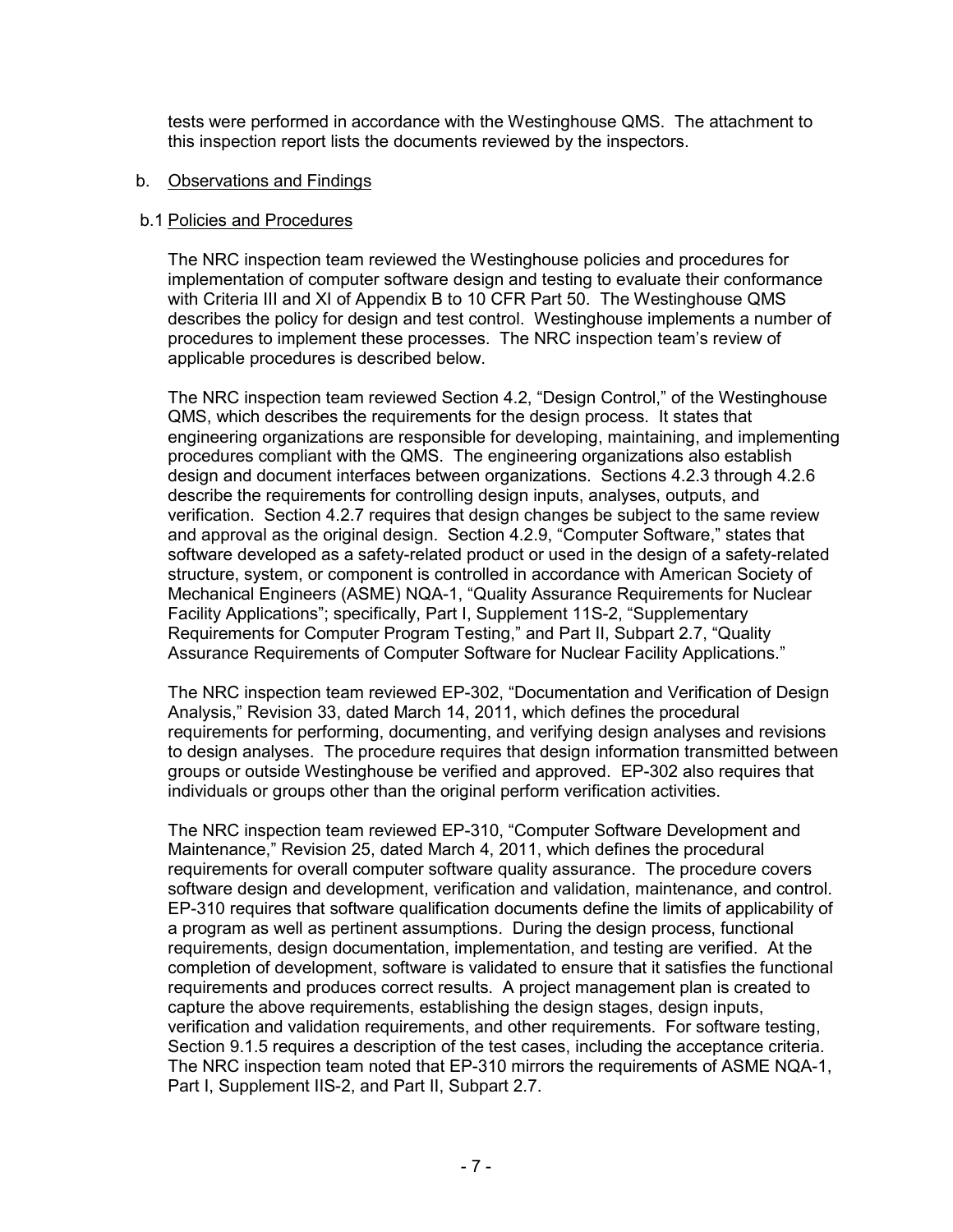The NRC inspection team reviewed WEC 7.2, "Dedication of Commercial Grade Items," Revision 1, dated August 3, 2009, Westinghouse's procedure for commercial grade dedication. The procedure instructs Westinghouse staff to conduct a technical evaluation to identify safety function, critical characteristics, and acceptance methods as part of the dedication process.

The NRC inspection team reviewed EP-313, "External Computer Software," Revision 8, dated August 14, 2009, which describes the requirements for acceptance, dedication, and installation of external computer software. External computer software is software that Westinghouse does not develop internally; it can be procured safety-related from an approved, Appendix B supplier or commercially from a nonqualified supplier. According to EP-313, for external software procured from nonqualified suppliers, Westinghouse conducts a documentation review, documents the range of capabilities of the software, and performs validation testing. The NRC inspection team noted that these activities do not meet all of the requirements in WEC 7.2 for conducting a technical evaluation as part of the dedication process. Specifically, EP-313 does not direct the user to conduct a technical evaluation to identify safety function, critical characteristics, and acceptance methods. The NRC identified one example in which EP-313 was followed without including the technical evaluation requirements of WEC 7.2. Westinghouse conducted verification and validation activities for acceptance of a commercially procured version of ANSYS finite-element analysis software without conducting a technical evaluation. The NRC inspection team identified this issue as Nonconformance 99901408/2011-201-02.

# b.2 Implementation of Computer Software Design and Testing

The NRC inspection team focused its review primarily on the software development and maintenance process described in procedure EP-310 and on the error reporting process addressed in procedure EP-116. The NRC inspection team sampled representative examples of new code version development activities for both the BISON and POLCA-T codes. In general, the NRC inspection team determined that design specifications, testing, and documentation were developed and reviewed in accordance with the requirements of EP-310 for both the BISON and POLCA-T program version changes.

For the BISON computer program, the NRC inspection team reviewed various software development, testing, verification, and operational usage documents listed in the attachment, including Supplement 4 to BISON Topical Report RPA-90-90-P-A (WCAP-17202-P). This document includes numerous benchmark test comparisons for verifying code options by comparison of code calculations to test results. As an example, the Peach Bottom Turbine Trip Tests are a standard benchmark used throughout the Nuclear Industry for thermal hydraulic computer programs. While most of the plotted variable comparisons provided a close match with the tests, there are some, such as Figure 3-8 for Normalized Power, where the test results are noticeably under- or overpredicted by BISON. The NRC inspectors noted that the results were judged to be in "good agreement" with no discussion of the reasons for the variation.

For the POLCA-T computer program, the NRC inspection team reviewed various software development, testing, verification, and operational usage documents listed in the attachment, including WCAP-16747-P, 'POLCA-T: System Analysis Code with Three-Dimensional Core Model, Appendices C and D". A typically benchmark example, Figure C.5-11, shows a comparison of calculated and measured turbine inlet pressure for the same Peach Bottom Turbine Trip Tests discussed above. The NRC inspectors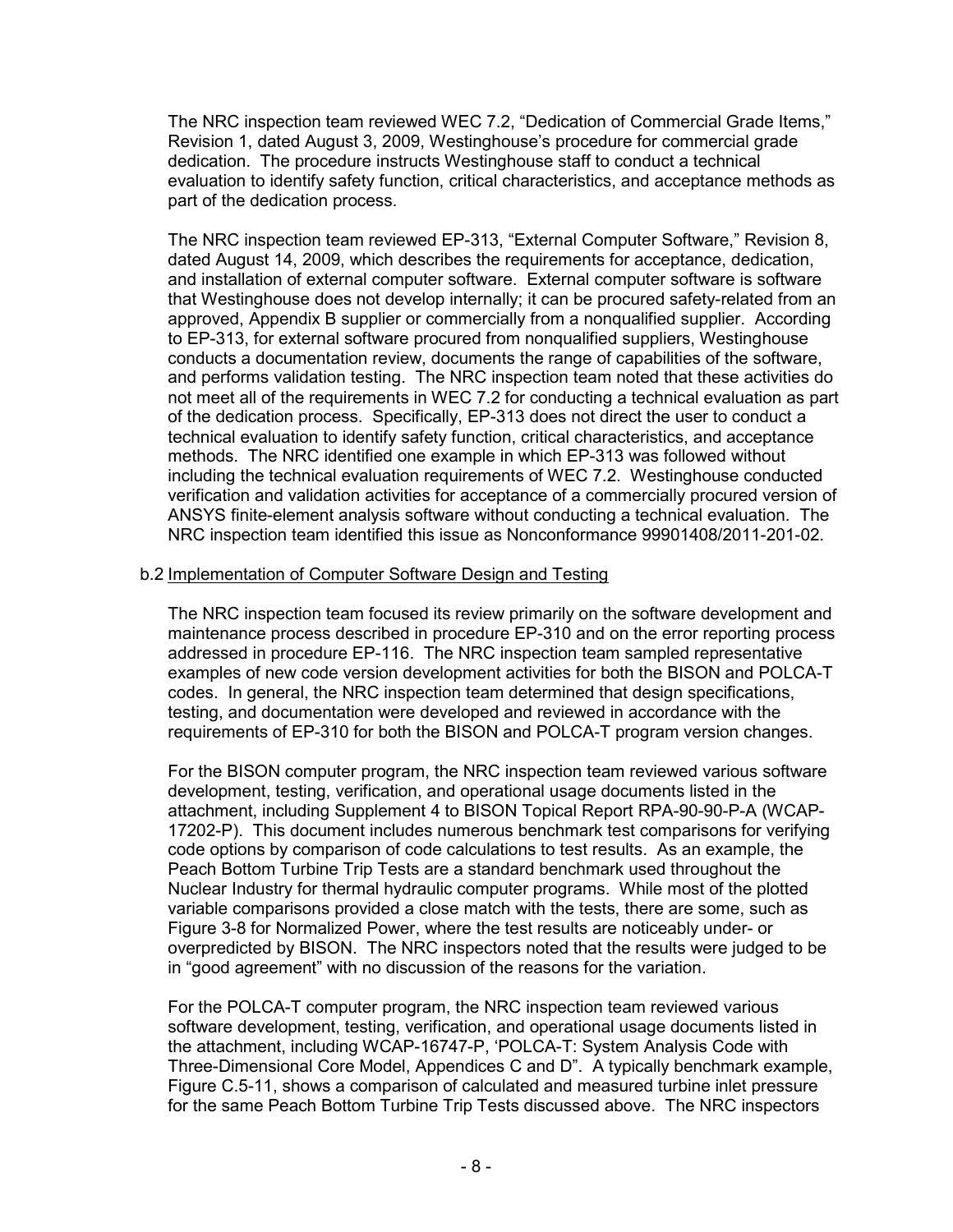noted that while the transient trends are well-predicted, the deviation between the calculated and test results is often noteworthy. Similar to the BISON example, "good agreement" was documented, without a discussion of the reasons for the variation.

In addition to the two examples documented above, the NRC inspection team discussed other examples with Westinghouse personnel during the inspection. The NRC inspection team identified this issue Nonconformance 99901408/2011-201-03. As part of corrective action for this nonconformance, the NRC expects that Westinghouse would evaluate these examples and document the basis for acceptance. Additionally, Westinghouse should determine if other instances exist where acceptance criteria were not included in computer software testing documentation and take similar corrective action as appropriate.

# c. Conclusions

With the exception of the issuance of Nonconformance 99901408/2011-201-02 for Westinghouse's failure to dedicate commercially procured software for safety-related use, and Nonconformance 99901408/2011-201-03 for Westinghouse's failure to establish acceptance criteria for computer software verification and validation tests, the NRC inspectors determined that the implementation of the Westinghouse program for test control was consistent with the regulatory requirements in Criterion III and Criterion XI of Appendix B to 10 CFR Part 50. Based on the sample of records reviewed, the inspectors determined that personnel were using qualified equipment and processes to adequately implement the Westinghouse quality assurance program and the associated procedures.

# 3. Corrective Action

# a. Inspection Scope

The inspectors reviewed the implementation of the Westinghouse process for corrective actions. Specifically, the inspectors reviewed the policies and procedures governing the implementation of the Westinghouse process to verify compliance with Criterion XVI, "Corrective Action," of Appendix B to 10 CFR Part 50. In addition, the inspectors reviewed a sample of IRs and discussed the program with Westinghouse personnel responsible for the implementation of the corrective action program. The attachment to this inspection report lists the documents reviewed by the inspectors.

# b. Observations and Findings

# b.1 Policies and Procedures

The NRC inspection team reviewed the Westinghouse policies and procedures for implementation of the corrective action process to evaluate their conformance with Criterion XVI of Appendix B to 10 CFR Part 50. The Westinghouse QMS describes the policy for the correction action process. Procedures WEC 16.2 and EP-116 implement the corrective action process for computer software development activities. WEC 16.2 describes the overall Westinghouse corporate corrective action program, while EP-116 describes the Fuel Engineering process for correcting software and technology issues.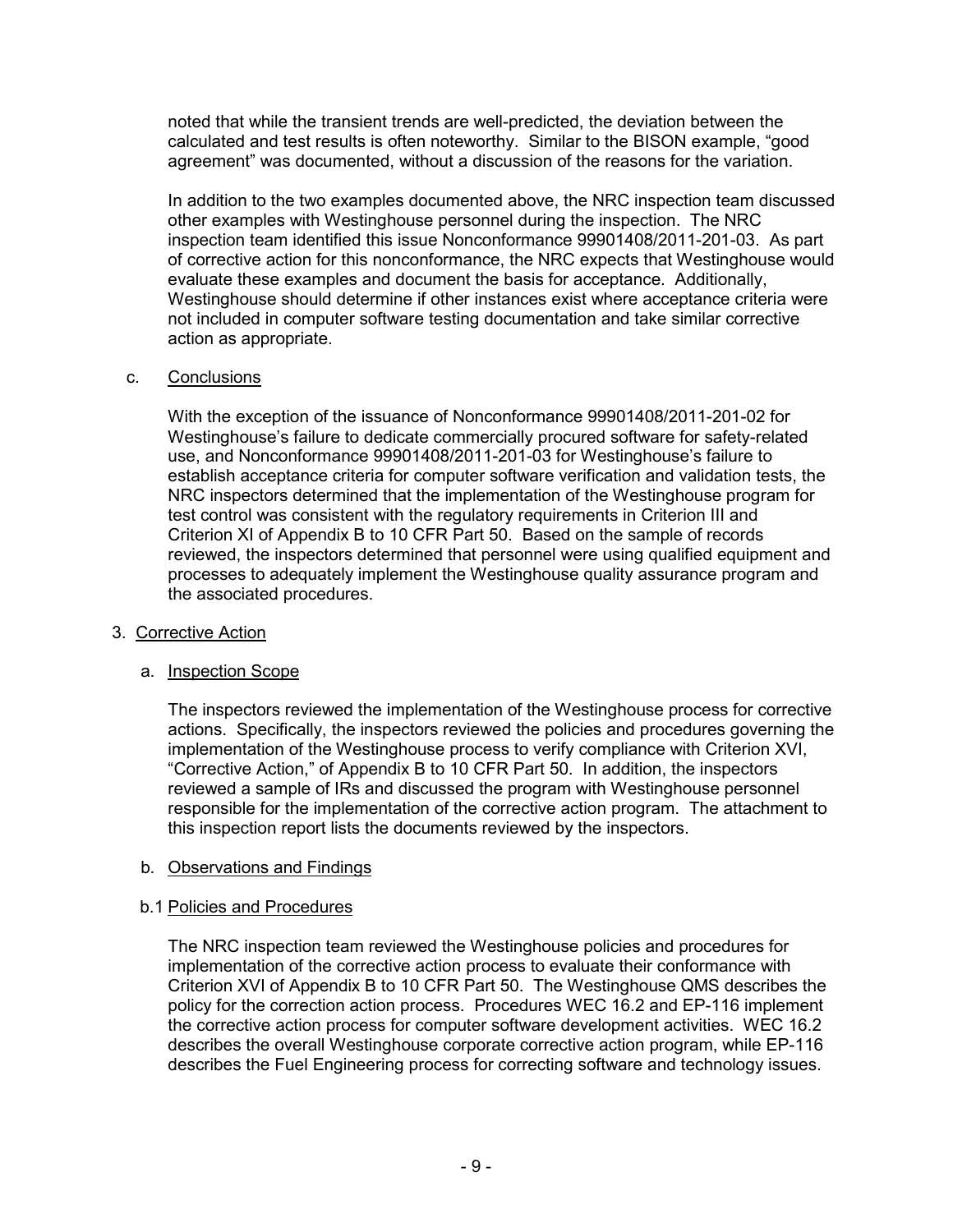The NRC inspection team reviewed Section 5.5, "Corrective and Preventative Action," of the Westinghouse QMS, which defines the processes for the identification and documentation of corrective and preventive actions. It requires the identification, documentation, analysis, and correction of conditions adverse to quality. For significant conditions adverse to quality, it also requires the documentation of the cause of the condition, verification of its corrective action, and communication to management.

The NRC inspection team reviewed WEC 16.2, which assigns requirements and responsibilities for identifying, documenting, correcting, and communicating conditions adverse to quality. Conditions adverse to quality are documented in Issue reports (IRs) and processed through CAPS, the Westinghouse corrective action program. WEC 16.2 describes the circumstances that require the generation of an IR. IRs are reviewed by the issue review committee and assigned an issue owner.

The NRC inspection team also reviewed Fuel Engineering Procedure EP-116, which supplements WEC 16.2 by defining the responsibilities and requirements for identifying, documenting, and resolving nuclear fuel product management and engineering issues using the Westinghouse corrective action process. The procedure focuses on software or technology Issues (STIs) in Westinghouse's UNITS system and defines the specific requirements for evaluating problems in software and technology, and their impact on prior uses and notification of users. EP-116 contains links to WEC 16.2 and WEC 21.0 for correcting conditions adverse to quality and evaluating potentially reportable conditions.

# b.2 Corrective Action Program Implementation

The NRC inspection team reviewed a sample of IRs of varying significance and noted that each IR contained a detailed description of the condition and actions taken to address it. The inspectors also reviewed the closeout documentation supporting the specific IRs. The NRC inspection team attended the weekly meeting of the Issue Review Committee for fuel analysis issues and determined that it appropriately categorized issues and assigned them for appropriate correction actions. The NRC inspection team also reviewed a sample of STIs and attended the weekly STI Categorization meeting. The inspectors observed that both of these meetings were very detailed and provide for an excellent exchange and questioning attitude between the committee members that resulted in appropriate recommendations on how to handle the various issues that were discussed.

The NRC inspection team verified that error notifications were provided to software users as required by EP-116. The team concluded that the UNITS tool is an effective means for communicating potential software issues to program users and that it meets the requirements of EP-116. The inspectors also reviewed the IRs to verify that Westinghouse had appropriately screened the issue for determination that the issue potentially did not represent a condition adverse to nuclear safety pursuant to the requirements of WEC 21.0 and did not identify IRs that warranted evaluation under Part 21.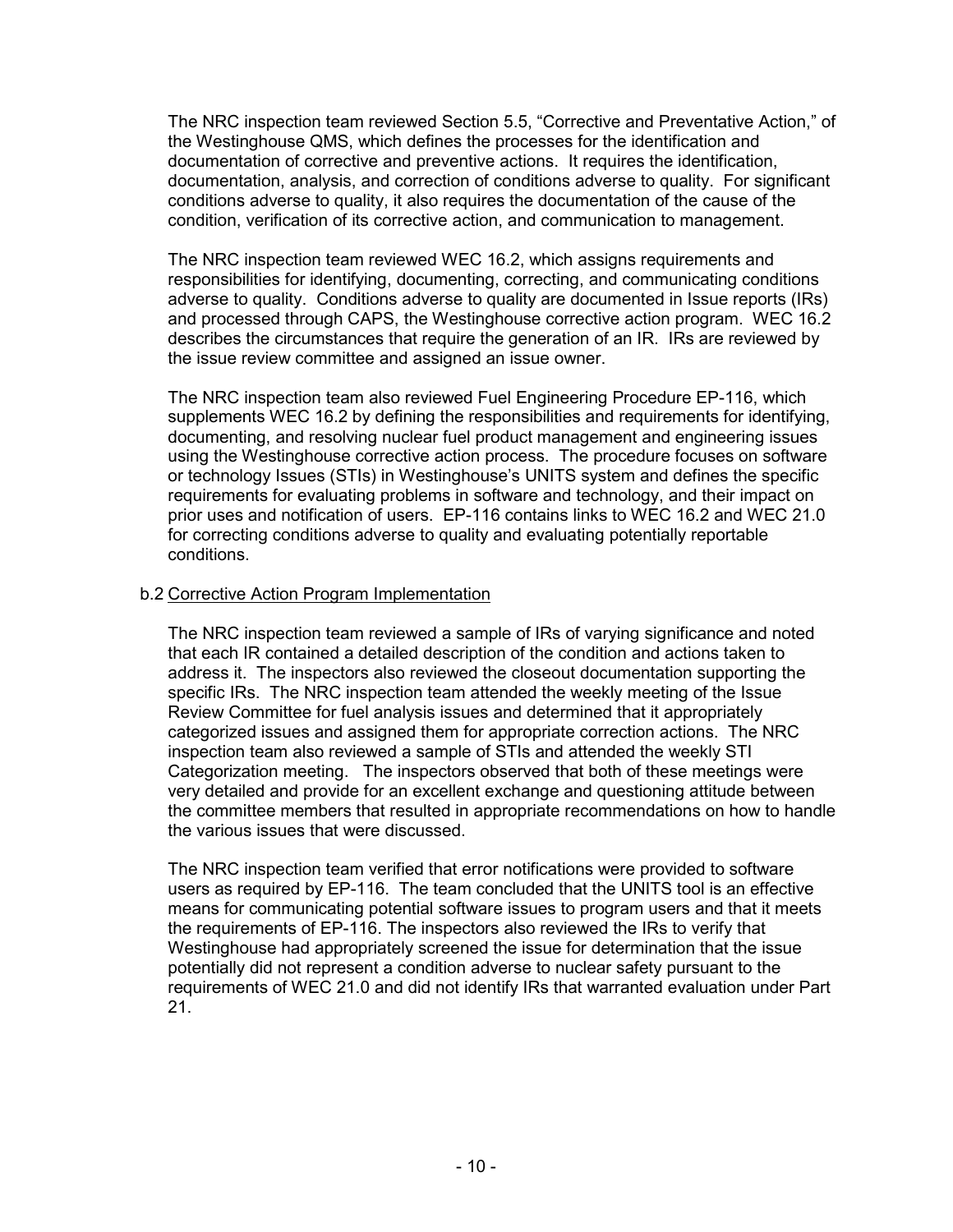# c. Conclusions

The NRC inspectors determined that the implementation of the Westinghouse corrective action program was consistent with the regulatory requirements in Criterion XVI of Appendix B to 10 CFR Part 50. Based on the limited sample of documents reviewed and on the observation of corrective action program activities such as the IRC and the STI, the inspectors also determined that Westinghouse is effectively implementing its QMS and the associated corrective action procedures. No findings of significance were identified.

# 4. Internal Audits

# a. Inspection Scope

The inspectors reviewed the implementation of the Westinghouse process for conducting internal audits. Specifically, the inspectors reviewed the policies and procedures that govern the implementation of the Westinghouse process to verify compliance with Criterion XVIII, "Audits," of Appendix B to 10 CFR Part 50. In addition, the inspectors reviewed the internal audits conducted over the past 2 years and discussed the program with Westinghouse personnel responsible for the implementation of the audit program. The attachment to this inspection report lists the documents reviewed by the inspectors.

# b. Observations and Findings

# b.1 Policies and Procedures

The NRC inspection team reviewed the Westinghouse policies and procedures for implementation of the internal audit program to evaluate their conformance with Criterion XVIII of Appendix B to 10 CFR Part 50. The Westinghouse QMS describes the policy for the internal audit program. Westinghouse uses WEC 18.1 to implement the internal audit program.

The NRC inspection team reviewed Section 5.6, "Internal Quality Audits," of the Westinghouse QMS, which provides guidance for verifying compliance with, and assessing the effectiveness of, the QMS. The QMS requires that internal audits be scheduled, planned, and performed in accordance with written procedures. The QMS also provides high-level requirements for auditor qualification, audit team composition, audit planning, audit scheduling, audit reporting, communication, and corrective actions.

The NRC inspection team reviewed WEC 18.1, "Internal Audit," Revision 1, dated August 3, 2009, which contains the requirements for coordinating, planning, performing, and reporting Westinghouse internal audits. WEC 18.1 also delineates responsibilities for accomplishing these requirements. WEC 18.1 requires that internal audits be performed annually within the company. The procedure describes requirements for entering audit issues into the corrective action program and verifying the adequacy of corrective actions taken.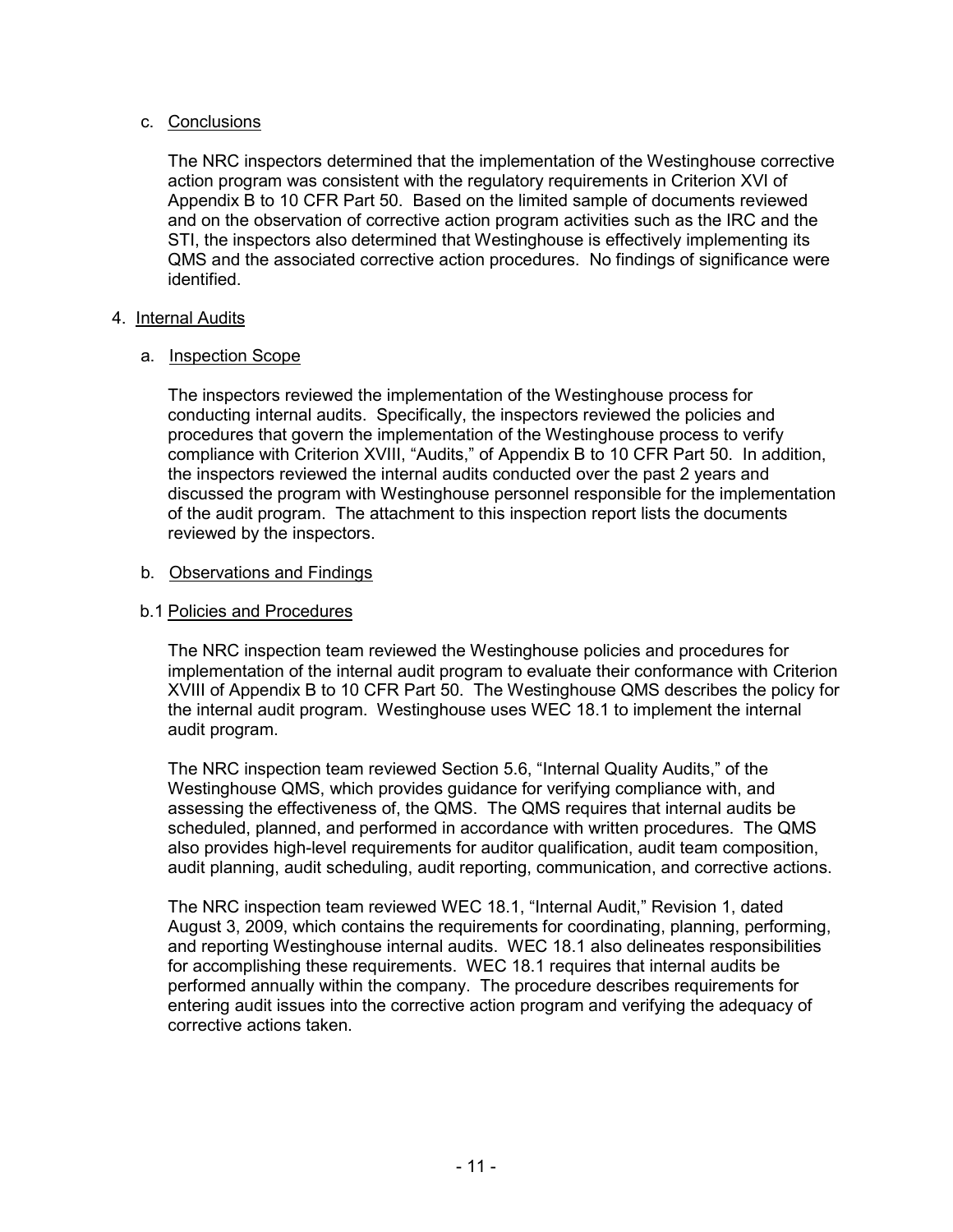## b.2 Implementation of Internal Audits

The NRC inspection team reviewed the Westinghouse internal audits for 2009 and 2010 and verified that they were planned and performed using the applicable procedures, documented with objective evidence, and distributed to the appropriate management within the timeframes prescribed by WEC 18.1. The inspection team verified that knowledgeable personnel who have no direct responsibility for the areas under review perform internal audits annually. The NRC inspection team also verified that issues identified during the course of an audit were entered into the corrective action program, that audit reports were typically issued within the required timeframe, and that the results were communicated to responsible Westinghouse management. The NRC inspection team verified that a sample of the audit findings entered into the corrective action program were followed up and corrected.

## c. Conclusions

The NRC inspectors determined that the implementation of the Westinghouse corrective action program was consistent with the regulatory requirements in Criterion XVIII of Appendix B to 10 CFR Part 50. Based on the limited sample of audit reports reviewed, the inspectors also determined that Westinghouse is effectively implementing its QMS and the associated internal audit procedures. No findings of significance were identified.

## 5. Entrance and Exit Meetings

On September 12, 2011, the inspectors discussed the scope of the inspection with Mr. Claes Gerdin, Westinghouse Quality Assurance Manager, and with the Westinghouse management and staff. On September 16, 2011, the inspectors presented the inspection results and observations during an exit meeting with Mr. Gerdin and other Westinghouse staff. The attachment to this report lists the entrance and exit meeting attendees and those interviewed by the inspectors.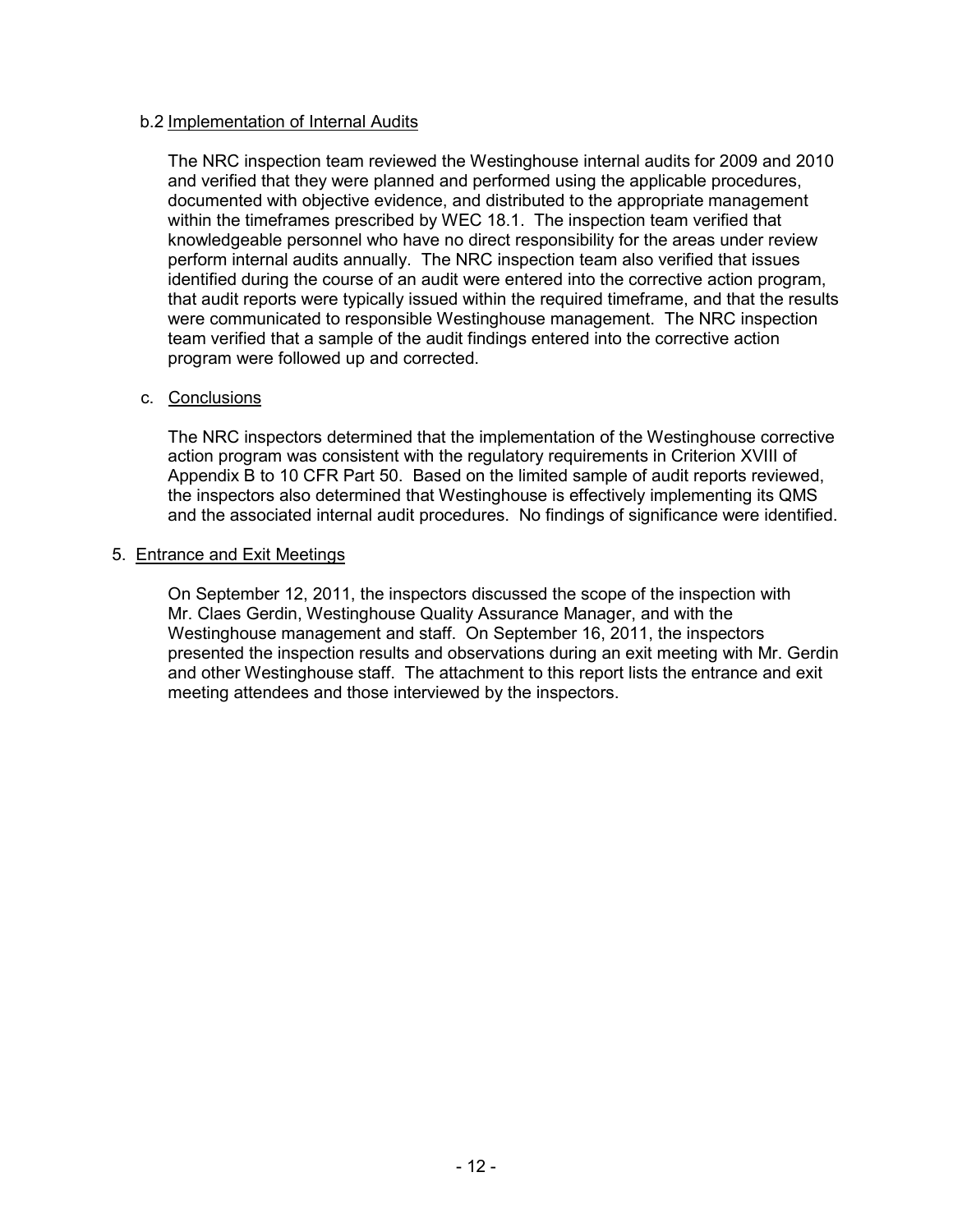# **ATTACHMENT**

# 1. ENTRANCE/EXIT MEETING ATTENDEES

| <b>Name</b>             | <b>Affiliation</b> | <b>Entrance</b>         | <b>Exit</b>                     | Interviewed             |
|-------------------------|--------------------|-------------------------|---------------------------------|-------------------------|
| <b>Richard McIntyre</b> | NRC/NRO            | Χ                       | X                               |                         |
| Garrett Newman          | NRC/NRO            | X                       | X                               |                         |
| <b>James Gilmer</b>     | NRC/NRO            | $\overline{\mathsf{x}}$ | $\overline{\mathsf{x}}$         |                         |
| George Thomas           | NRC/NRO            | $\overline{\mathsf{x}}$ | X                               |                         |
| Mohsen Khatib-Rahbar    | ERI                | $\overline{\mathsf{x}}$ | $\overline{\mathsf{x}}$         |                         |
| P.M. Heinemann          | Interpreter        | $\overline{\mathsf{x}}$ | $\overline{\mathsf{x}}$         |                         |
| Kiyoshi lwasawa         | Toshiba            | $\overline{\mathsf{x}}$ | $\overline{\mathsf{x}}$         |                         |
| Debby LaPay             | Westinghouse       | $\overline{\mathsf{x}}$ | $\overline{\mathsf{x}}$         |                         |
| <b>Mattias Lodin</b>    | Westinghouse       | $\overline{\sf x}$      | $\overline{\mathsf{x}}$         | X                       |
| Yonatan Dag             | Westinghouse       | $\overline{\sf x}$      | $\overline{\sf x}$              | $\overline{\mathsf{x}}$ |
| Patricia Quaglia        | Westinghouse       | $\overline{\mathsf{x}}$ | $\overline{\mathsf{x}}$         | $\overline{\mathsf{X}}$ |
| <b>Claes Gerdin</b>     | Westinghouse       | $\overline{\mathsf{x}}$ | $\overline{\mathsf{x}}$         | $\overline{\mathsf{x}}$ |
| Johan Hallen            | Westinghouse       | $\overline{\mathsf{x}}$ | $\overline{\mathsf{X}^*}$       |                         |
| Nicole Brichacek        | Westinghouse       | $\overline{\mathsf{x}}$ | $\overline{\mathsf{X}}$         | X                       |
| <b>Tim Walker</b>       | <b>NINA</b>        | $\overline{\sf x}$      | $\overline{\mathsf{x}}$         |                         |
| Björn Thörnstrom        | Westinghouse       | $\overline{\mathsf{x}}$ | $\overline{\mathsf{X}}$         | X                       |
| <b>Ed Renaud</b>        | Westinghouse       | $\overline{\sf x}$      | $\overline{\mathsf{x}}$         |                         |
| Jan In de Betou         | <b>SSM</b>         | $\overline{\mathsf{x}}$ |                                 |                         |
| <b>Riku Mattila</b>     | <b>STUK</b>        | $\overline{\mathsf{x}}$ |                                 |                         |
| Elisabeth Rudbäck       | <b>SSM</b>         | $\overline{\mathsf{x}}$ |                                 |                         |
| Håkan Svensson          | Westinghouse       | X                       | Χ                               | X                       |
| <b>Jim Tomkins</b>      | <b>NINA</b>        | $\overline{\mathsf{x}}$ | X                               |                         |
| <b>Robert Quinn</b>     | Westinghouse       | $\overline{\mathsf{x}}$ | $\overline{\mathsf{x}}$         |                         |
| Jenni Laine             | <b>STUK</b>        |                         | $\overline{\mathsf{x}}$         |                         |
| <b>Hans Troseliks</b>   | Westinghouse       |                         | $\overline{\mathsf{x}}$         |                         |
| <b>Gunnar Hede</b>      | Westinghouse       |                         | $\overline{\mathsf{x}}$         |                         |
| Ryan Lenahan            | Westinghouse       |                         | $\overline{\mathsf{x}}$         |                         |
| <b>Kris Cummings</b>    | Westinghouse       | X                       | Χ                               | X                       |
| Kazuki Yano             | Toshiba            |                         | X                               |                         |
| <b>Tom Rodack</b>       | Westinghouse       |                         | $\overline{\mathsf{X}^{\star}}$ |                         |
| Kjell-Olof Bjork        | Westinghouse       |                         |                                 | $\sf X$                 |
| <b>Ernst Thulin</b>     | Westinghouse       |                         |                                 | $\overline{\mathsf{x}}$ |
| <b>Berndt Holmqvist</b> | Westinghouse       |                         |                                 | $\overline{\mathsf{x}}$ |
| Lena Olsson             | Westinghouse       |                         |                                 | $\overline{\mathsf{x}}$ |
| والمستقل والمستقرين     |                    |                         |                                 |                         |

via telephone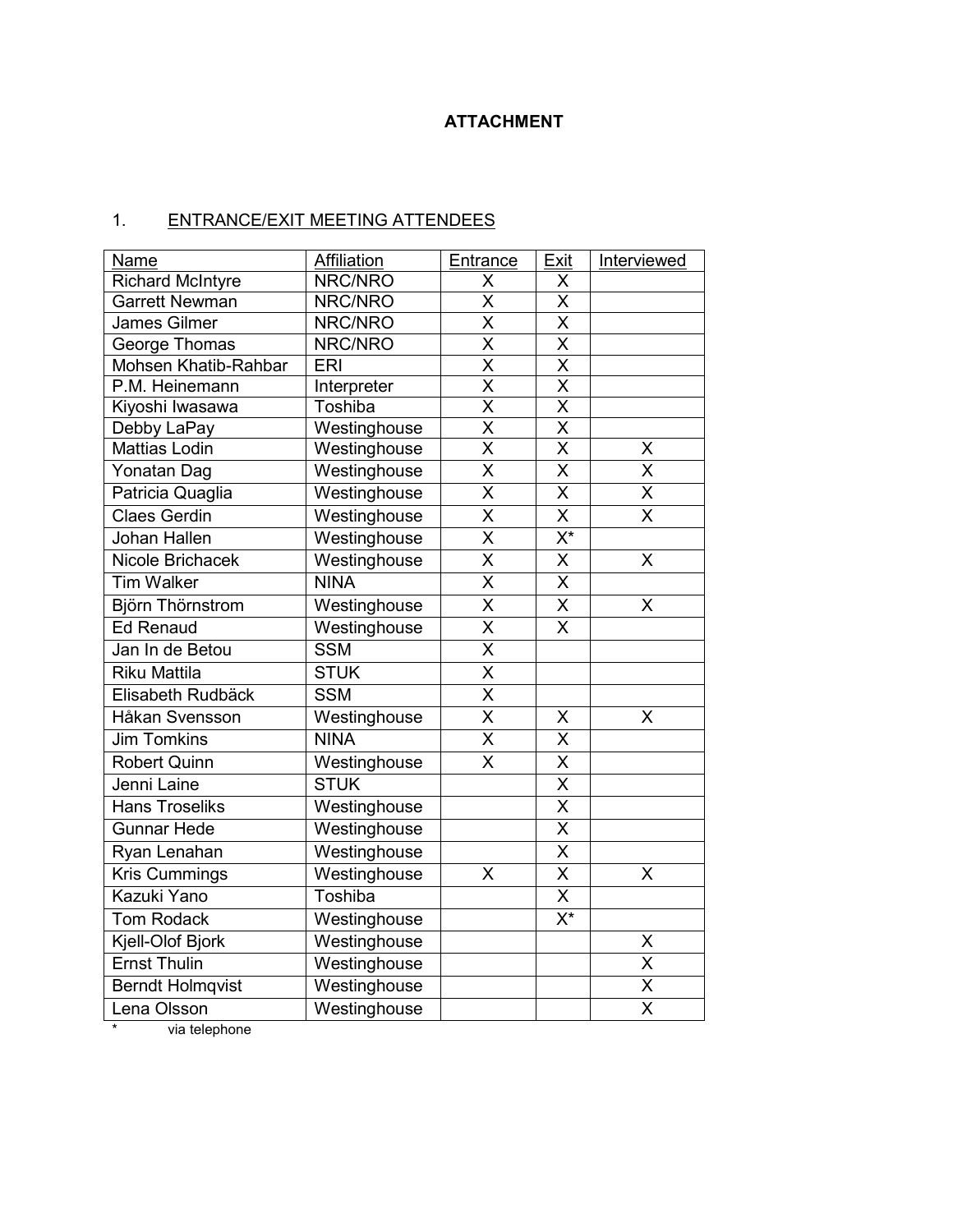#### 2. INSPECTION PROCEDURES USED

Inspection Procedure (IP) 43002, "Routine Inspections of Nuclear Vendors," dated April 25, 2011

IP 36100, "Inspection of 10 CFR Part 21 and 10 CFR 50.55(e) Programs for Reporting Defects and Noncompliance," dated April 25, 2011

#### 3. LIST OF ITEMS OPENED, CLOSED, AND DISCUSSED

The following items were found during this inspection:

| Item Number          | Status | <u>Type</u> | Description        |
|----------------------|--------|-------------|--------------------|
| 99901408/2011-201-01 | Open   | <b>NON</b>  | Criterion V        |
| 99901408/2011-201-02 | Open   | <b>NON</b>  | Criteria III and V |
| 99901408/2011-201-03 | Open   | <b>NON</b>  | Criteria V and XI  |

## 4. DOCUMENTS REVIEWED

"Software Engineering Methodology Manual," Revision 40, dated August 2011

"Westinghouse Quality Management System (QMS)," Revision 6, dated April 8, 2011

B 41-1, "Återkommande utbildning av verkstadspersonal [Reccurring training of workshop staff]," Revision 7, dated July 1, 2011

BTD 09-0102, "BISON Version 6.7.7—Software Project Management Plan and Technical Specifications," Revision 0, dated March 31, 2009

BTD 09-0103, "BISON—Version 6.7.7, Release Notes," Revision 0, dated September 1, 2010

BTD 09-0373, "Västerås Engineering Services Software Procedures and Engineering Software," Revision 2, September 3, 2010

BTD 09-0376, "BISON—Version 6.7.7, Test Diaries and STI Test Records," Revision 1, dated February 25, 2011

BTD 09-1418, "POLCA-T Version 1.11.0—Software Project Management Plan and Technical Specifications," Revision 2, dated January 17, 2011

BTD 10-0131, "POLCA-T Version 1.11.0—Release Notes," Revision 0, dated July 8, 2010

BTD 10-0133, "POLCA-T Version 1.11.0—Test Diaries, STI Test Records, Issue Reports, Software Quality Review and Inspection Summary," Revision 0, dated July 7, 2010

BTD 10-0134, "POLCA-T Version 1.11.0—Requirements, Design, and Test Procedures," Revision 0, dated August 16, 2010

BTD 10-0135, "POLCA-T Version 1.11.0—Software Test Summary," Revision 0, dated July 8, 2010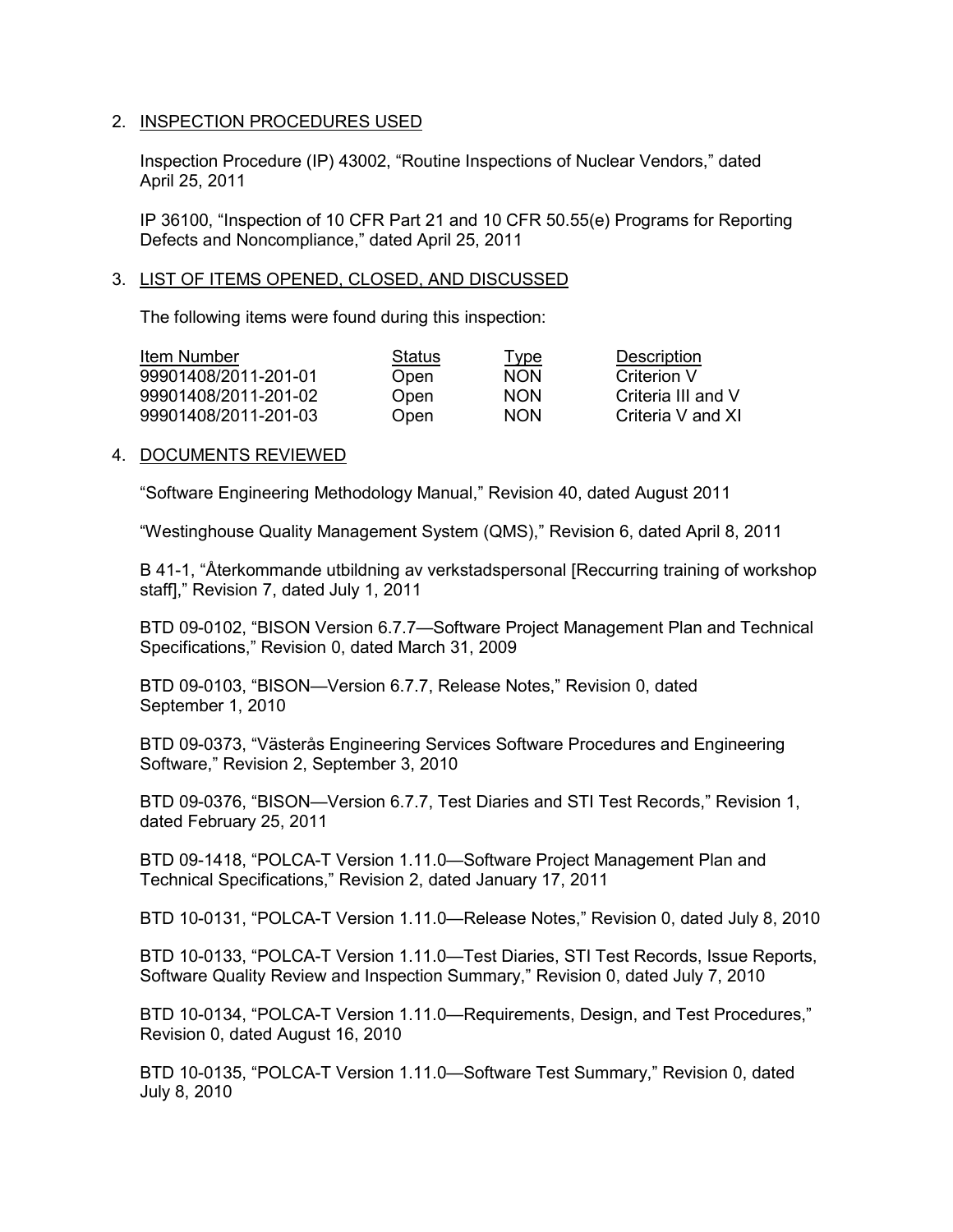BTD 10-1855, "Past Use Review av fel : Excel för BTD enligt CAPs #10-258-N004," dated December 13, 2010

BTD 11-0314, "BISON Version 6.7.7—Software Test Summary," Revision 0, dated February 28, 2011

CN-BWR-CODE-07-010, "BISON Version History and U.S. Licensing Basis," Revision 0, dated October 27, 2006

CN-D2-CY21-16, "Dresden 2 Cycle 21 Report", dated November 27, 2006

EP-116, "Issue Reporting," Revision 16, dated March 14, 2011

EP-125, "USNRC Licensed Methodology Compliance," Revision 16, dated March 12, 2010

EP-302, "Documentation and Verification of Design Analysis," Revision 33, dated March 14, 2011

EP-307, "Computer Software Delivery," Revision 16, dated March 12, 2010

EP-310, "Computer Software Development and Maintenance," Revision 25, dated March 4, 2011

EP-313, "External Computer Software," Revision 8, dated August 14, 2009

EP-314, "Single Application Computer Programs," Revision 8, August 14, 2009

ES-21.1, "WEC 21.0 Level 3 Implementation Procedure," Revision 1, dated December 6, 2010

Internal Audit Report WEC-09-45, "European LWR Fuel Business Västerås Sweden," dated September 14, 2009

Internal Audit Report WEC-10-07, "European LWR Fuel Business Västerås," dated October 14, 2010

IR 08-029-S003, "Fuel Enthalpy Calculated by POLCA-T Is too Conservative," dated January 29, 2008

IR 08-029-S003, "Fuel Enthalpy Calculation by POLCA-T is too conservative," dated January 29, 2008

IR 10-089-N008, "Inconsistent Results between BISON and POLCA-T, Possibly Caused by Different SAFIR Versions Utilized by the Codes," dated March 29, 2010

IR 10-102-M027, "Error Identified in Microsoft Excel 2003/ 2007—Paste Special into Merged Cells," April 12, 2010

IR 10-286-C008, "Non-compliant Laptops," dated October 13, 2010

IR 10-294-N004, "Nonconservatism in SLMCPR Calculation with McSLAP," dated October 21, 2010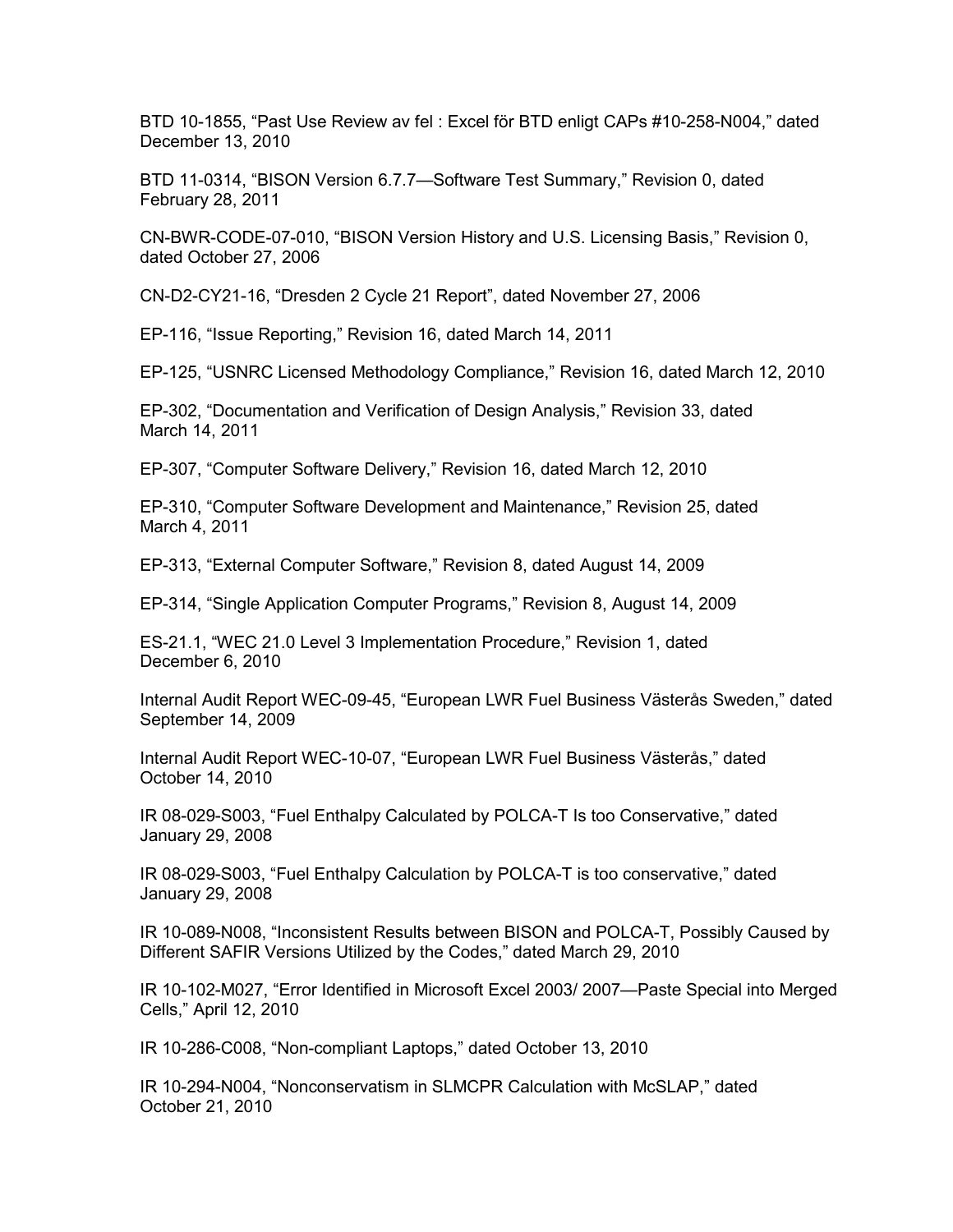IR 11-207-M011, "Errors Found in WCAP-17202-P 'Supplement 4 to BISON Topical Report RPA 90-90-P-A' during RAI Response," dated July 26, 2011

IR 11-207-M011, "Errors Found in WCAP-17292-P Supplement 4 to BISON Topical Report RPA 90-90-P-A During RAI Responses," dated July 26, 2011

IR 11-244-N002, "The Poster for 10 CFR 21 WSE 14.7\_BI1 Don't Meet All the Requirements," dated September 1, 2011

IR 11-245-M006, "CAPs IRs and Commitments," dated September 2, 2011

IR 11-245-M011, "ANSYS," dated September 2, 2011

IR 11-245-M012, "EP-313 on Third Party Software," dated September 2, 2011

IR 11-257-M001, "Commercial Procured Software Used for Safety Related Applications," dated September 14, 2011

IR 11-258-M006, "2011 NRC Inspection at Sweden: Improve the STI Categorization Criteria in EP-116," dated September 15, 2011

LTR-RCPL-0970, "Level 3 Procedure Replacing RLE-4A, RLE-4B and RLE-4C of the 'Administrative Manual for Regulatory Licensing Engineering,'" dated April 30, 2009

LTR-SRC-11-4, "Closeout Request for PI-10-018, 'Non-conservatism in SLMCPR Calculation with McSLAP,'" dated January 20, 2011

PQP-ES-08-0774, "South Texas Project Units 3 & 4 Project Quality Plan," Revision 2, issued April 2011

RPB 90-93-P-A, "Water Reactor Emergency Core Cooling System Evaluation Model, Code Description and Qualification," dated October 1991

SE 06-092, "10CFR21 Evaluation of SVEA-96 Optima2 CPR R-factor Model Shortcomings," dated January 11, 2007

SEI 10-092, "10CFR21 Evaluation of Incorrect Data for Part Length Fuel Rods from CM2/POLCA7 to STAV 7," Revision 0, dated May 31, 2010

SES 03-306, "ANSYS, generelt FE-program—Instruktion för installation, verifiering och dokumentation [ANSYS, general FE-program—Instruction for installation, verification, and documentation]," dated October 14, 2003

SES 05-246, "ANSYS 10.0—Verification," Revision 0

SET 09-157, "BISON Version 6.7.7—Placeholder for EP-125-1," Revision 0, dated June 17, 2009

SET 09-224, "BISON—Model for Water Level Surface Steam Condensation," Revision 1, dated June 30, 2010